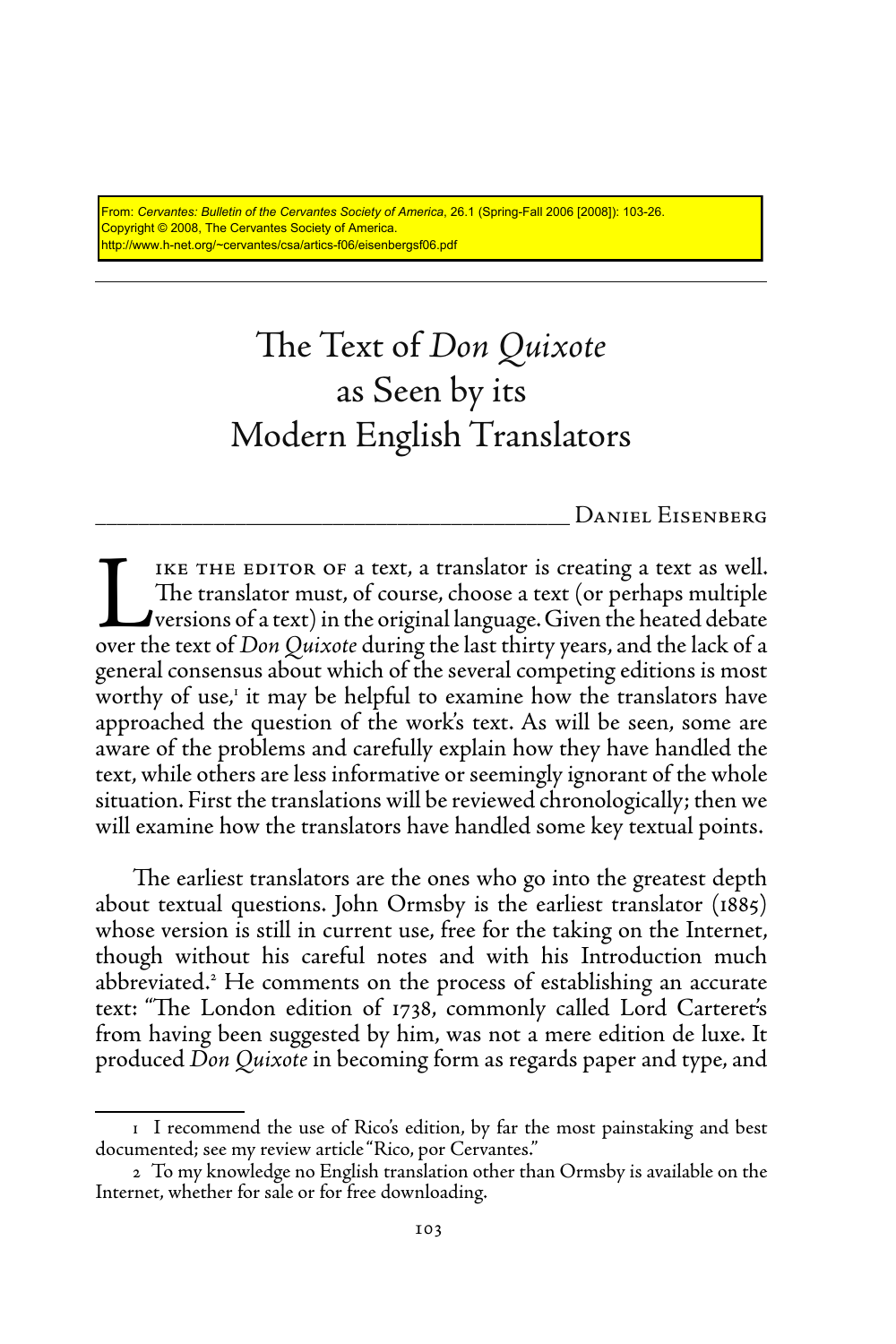embellished with plates which, if not particularly happy as illustrations, were at least well intentioned and well executed, but it also aimed at correctness of text, a matter to which nobody except the editors of the Valencia and Brussels editions had given even a passing thought; and for a first attempt it was fairly successful, for though some of its emendations are inadmissible, a good many of them have been adopted by all subsequent editors" (53). As for the Spanish text he uses, "the text I have followed generally is Hartzenbusch's. But Hartzenbusch, though the most scholarly of the editors and commentators of *Don Quixote*, is not always an absolutely safe guide. His text is preferable to that of the Academy in being, as far as the First Part is concerned, based upon the first of La Cuesta's three editions, instead of the third, which the Academy took as its basis on the supposition (an erroneous one, as I have shown elsewhere) that it had been corrected by Cervantes himself. His emendations are frequently admirable" (11). In his notes he occasionally comments on textual questions,<sup>3</sup> and, as the above quote states, he takes a position on a debated textual point, the validity of the corrections in the edition of 1608.4 This is as much information as Ormsby gives us about his text, but his notes confirm that he consulted multiple editions, as was also stated by Joseph Jones (ix), whose revision of Ormsby will be mentioned shortly.

Samuel Putnam (1949) is of all the English translators the one who shows the most sensitivity, and gives us the most information about competing editions of the Spanish text. He tells us (xvii) that "one of the most important accomplishments of the modern specialist has been a reconstruction of the text of the first editions, such as that achieved by Professor Schevill. In the past the best of the English-language translators of *Don Quixote* have had a very unsatisfactory text from which to work and too often have relied upon later printings and the 'emendations' to be found in them; whereas the principle followed by textual critics of today, as in the case of this work, is the one laid down by Schevill, to the effect that the first editions are to be treated with the same reverence as if they were the original manuscript itself and must accordingly be employed as

<sup>3</sup> For example, 1: 127 n. 1.

<sup>4</sup> Ormsby opposed giving authority to the 1608 corrections. In his Appendix III, "Bibliography of *Don Quixote*," he states that Cervantes "was not even aware of any such corrections having been made. The 1608 edition has no right to the position that has been claimed for it" (4: 411). Recently, Rico has reopened the question and defends the value of these corrections.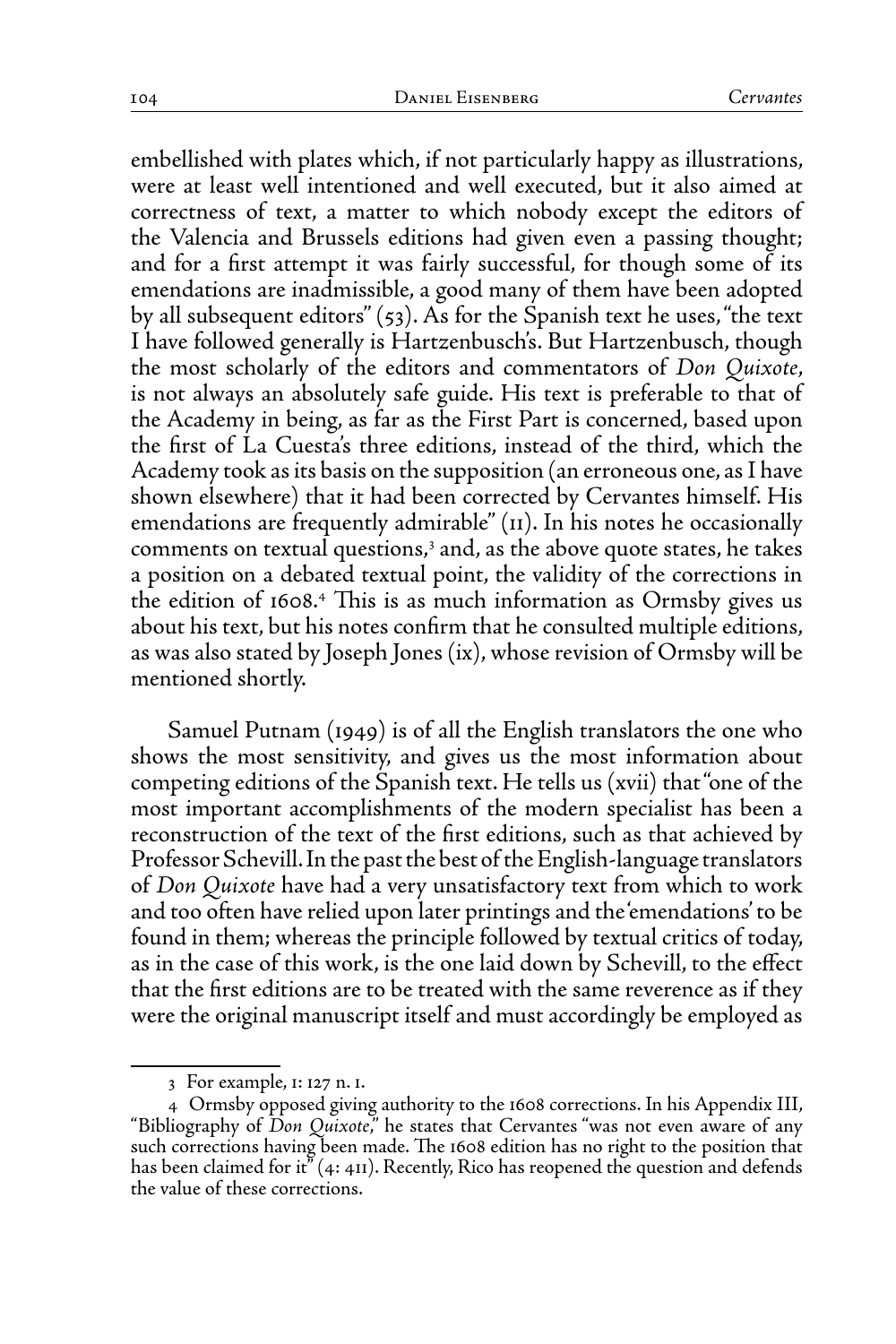the scientific base for any edition—and this applies to any translation as well—that aims at being definitive." This lengthy sentence has two footnotes. The first, following "'emendations' to be found in them," reads: "Such emendations, for instance, as are to be found in the edition of Juan Eugenio Hartzenbusch (1863), an editor whom Ormsby often follows. Hartzenbusch performed a valuable service by calling attention to the textual differences between the first and later editions, pointing out that these were not due to corrections made by the author; but he then proceeded to emend the first-edition text upon the basis of what he believed Cervantes "must have" written. Numerous examples of this will be found in the notes to the present translation"  $(467)$ . The second footnote, at the end of the sentence, refers the reader to the preface to Schevill's edition.5

The above quotation is part of a review of recent Cervantine scholarship, and includes a statement that "It is Schevill's reconstructed text that has been used as a base for this translation; where another reading has been adopted the fact has been noted and the explanation given. Other important variants that have a bearing upon the English version will also be found" (xviii, also xxiv). One could not ask more of a translator so far as the Spanish text used.

Putnam includes more documentation of his work than any other translator. An extensively annotated bibliography, extending to seven pages of note-sized type (1037–1043), includes "List of the Principal English-Language Translations of *Don Quixote*," "Principal Spanish Editions Made Use of in the Preparation of this Translation," "Early Spanish Editions of *Don Quixote* Referred to in the Notes," "Continental Translations of *Don Quixote* Cited in the Notes to this Version," and "A List of the Principal Commentators and Lexicographers Cited in the Notes to this Translation."

J. M. Cohen (1950), translator of the first Penguin Classics edition, has a "Translator's Introduction" of 9 pages, but says not a word about the Spanish text he has used.

<sup>5</sup> This important edition is part of the edition of Cervantes' complete works published at their own expense by the editors Rudolph Schevill and Adolfo Bonilla y San Martín (1914–1941). That Putnam knew that the *Don Quijote* edition, which has on the title pages the names of both Schevill and his deceased collaborator Bonilla, was the product of Schevill alone indicates a considerable familiarity with the world of Cervantine scholarship. That Putnam knew that there were competing editions of Francisco Rodríguez Marín in the market simultaneously, and knew their chronology (1039), also reveals expertise.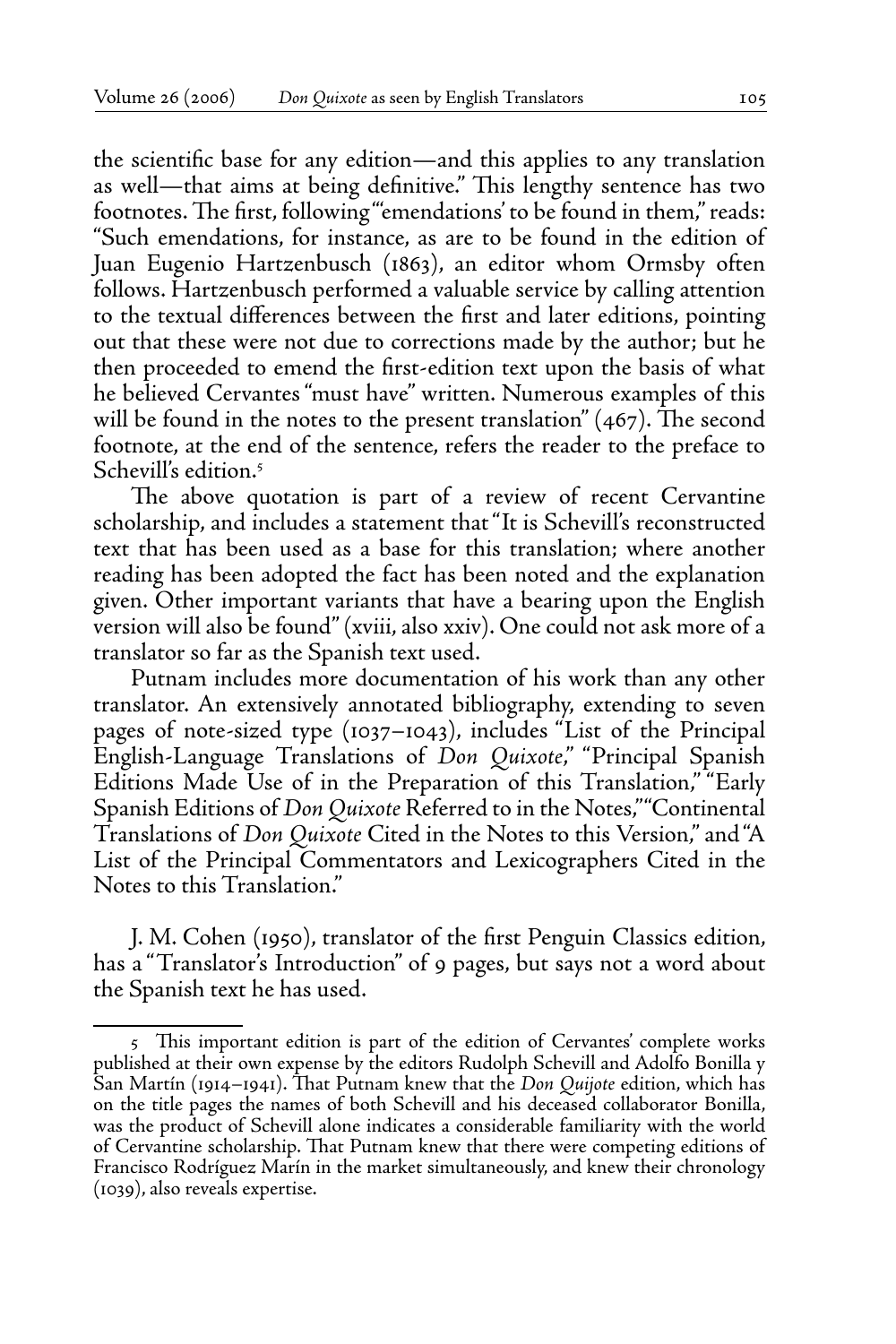Walter Starkie (1964)<sup>6</sup> has an "Introduction" of 6 pages, but it also does not refer to the Spanish text. In notes he refers to Bowle (69 n. 2), Clemencín (60 n. 6), and Schevill (221 n. 3).

In 1981 there appeared a revised version of Ormsby, without his lengthy introduction or notes. It was begun by Kenneth Douglas, a French scholar. After his death in an accident, the *cervantista* Joseph Jones completed his work, adding explanatory footnotes and 170 pages of supplementary material for the university student. The "Preface" (ix–xii) is signed by Jones alone. Known as the Ormsby-Douglas-Jones translation (henceforth: ODJ), it was widely used until it was suddenly and—for some—unfortunately replaced by the Raffel translation. The back cover states that "recent textual scholarship has been taken into account [by Jones] in preparing the revisions; a detailed discussion of the procedures and principles followed is offered in the Preface." Unfortunately there is no detailed discussion, nor any discussion at all, of these matters in the Preface. The only allusion to textual questions found there is the statement that Douglas had intended "to compare [Ormsby's translation] with the Spanish original later, when he reviewed the Riquer edition of *Don Quixote* for scholarly improvements since Ormsby's day. Unfortunately, his death intervened"  $(x)$ . Nevertheless, Jones is one of the two translators who were known as Cervantes scholars prior to the their translation projects (Lathrop is the other), and it may be safely assumed that Jones consulted multiple editions and was aware of their textual differences.

This translation was designated by its publisher as a "Norton Critical Edition," though textual scholars will squirm at the misuse of the term "critical edition" (see Kirby), and Jones correctly makes no such claim.

The translation by Burton Raffel was uniquely anticipated by an article, "Translating Cervantes: *Una vez más*," published in this journal (a chapter from a then-forthcoming book, *The Art of Translating Prose*). He was answered in a Letter to the Editor by James Parr, who, in a blatant display of the lack of cordiality so frequently found in Cervantine

<sup>6</sup> According to Edward Friedman, who has prefaced the modern reprint of Starkie, the unabridged translation first appeared in 1964. It was preceded by abridged versions in 1954 and 1957. On my copy of the 1957 edition ("sixth printing, November 1962"), there is an offer of an LP of Starkie reading his translation, reduced from \$5.95 to \$2.98.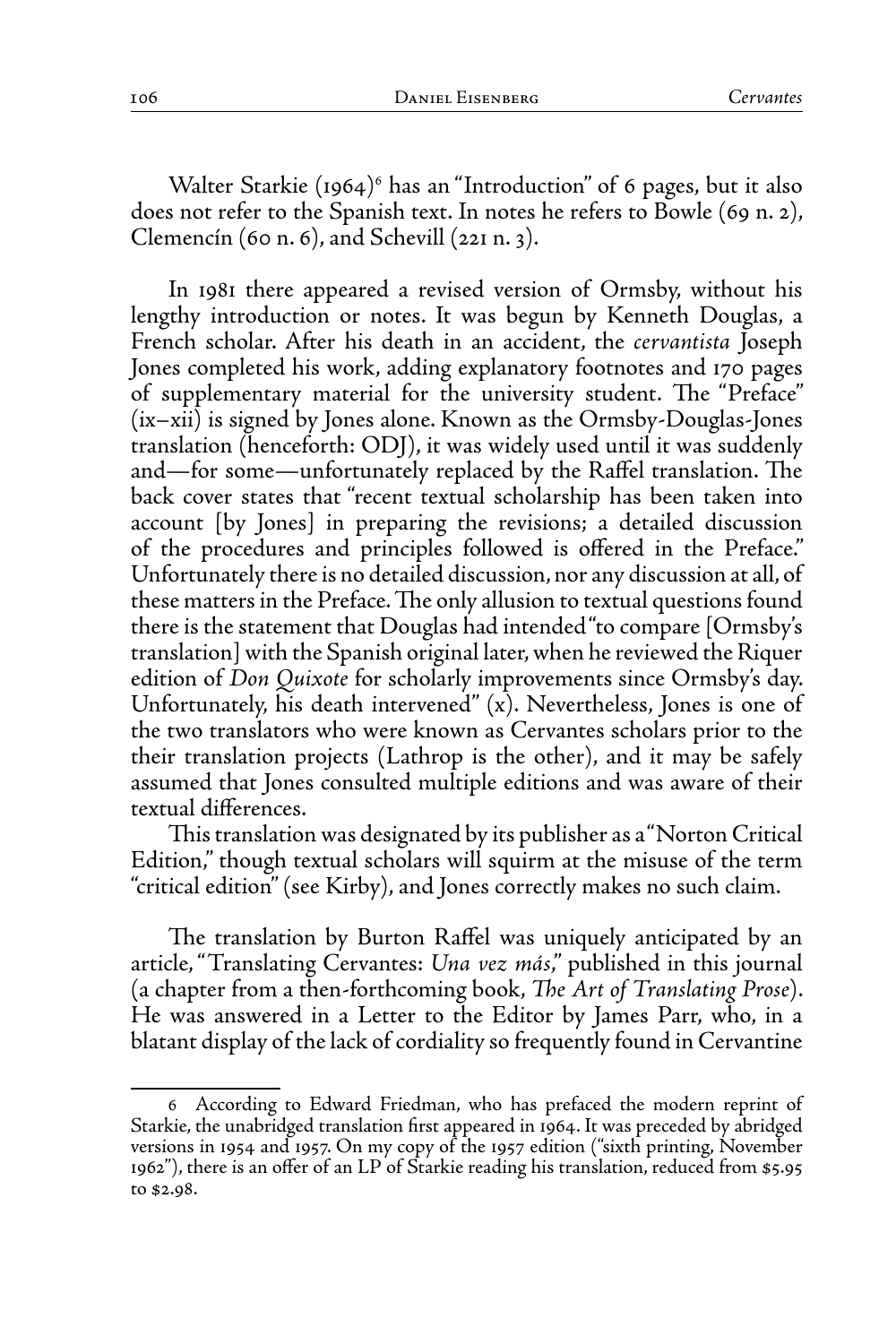studies, called it a "puff-piece," saying that Raffel "should struggle for accuracy rather than revision." Raffel responded in another Letter to the Editor, defending his efforts and commenting in passing on Parr's lack of manners. In none of these, however, is there any comment on the text.

Raffel's translation first appeared in 1995, with an "Introduction" by the Cervantes scholar Diana de Armas Wilson. In the "Translator's Note," as published in the paperback version of 1996, Raffel states that he used the edition "by Martín de Riquer (Planeta, 1980); I have consulted, though less frequently, the edition by Luis Andrés Murillo (Clásicos Castalia)" (xviii). He also says that his translation had benefitted from a "sensitive, intelligent, wonderfully detailed vetting of the entire manuscript" by the scholar and former *Cervantes* editor John J. Allen (xviii). This edition was reviewed in *Cervantes* by Alan Burch.

In 1999 Raffel's translation replaced ODJ and became the "Norton Critical Edition," now edited by Diana de Armas Wilson. It should be noted that while Douglas and Jones were editing a translation published in 1885, Wilson is editing a translation published in 1995. In what has now become the "Editor's Introduction" she refers to the extensive errors in the prior version, crediting Michael McGaha, the other former editor of this journal, with "a long and useful list of *errata* in the trade version of this translation" (xvi). The supplementary material for the university student is completely redone, though reduced to 100 pages.

In 2000 another series replaced its translation: that of John Rutherford supplanted the venerable work of Cohen in the Penguin Classics series.7 In 2001 an introduction by Roberto González Echevarría was added. Following his essay on "Translating *Don Quixote*" (xxv–xxxii of the 2001 edition), his own dedication (xxxiii), and a chronology of Cervantes' life (xxxv–xxxvii), Rutherford includes "A Note on the Text" (xxxix–xl). He used the edition of Luis Murillo—correctly described as a "useful modern edition" (xxxix)—except for relocating of the theft of the donkey to Chapter 25. The latter is correctly described as an innovation of Hartzenbusch, followed by "several modern editors" (xxxix)<sup>8</sup> He states

<sup>7</sup> In "Translating Fun: *Don Quixote*" Rutherford discusses the shortcomings of Cohen's translation. More briefly, he comments on the translations of Raffel and Grossman: "our three *Quixotes* are clearly distinguished from each other by our different readings of Cervantes' text and by our consequently different aims and achievements" (page not given since I consulted an electronic file supplied by author).

<sup>8</sup> The first editor since Hartzenbusch to relocate the donkey theft was John J.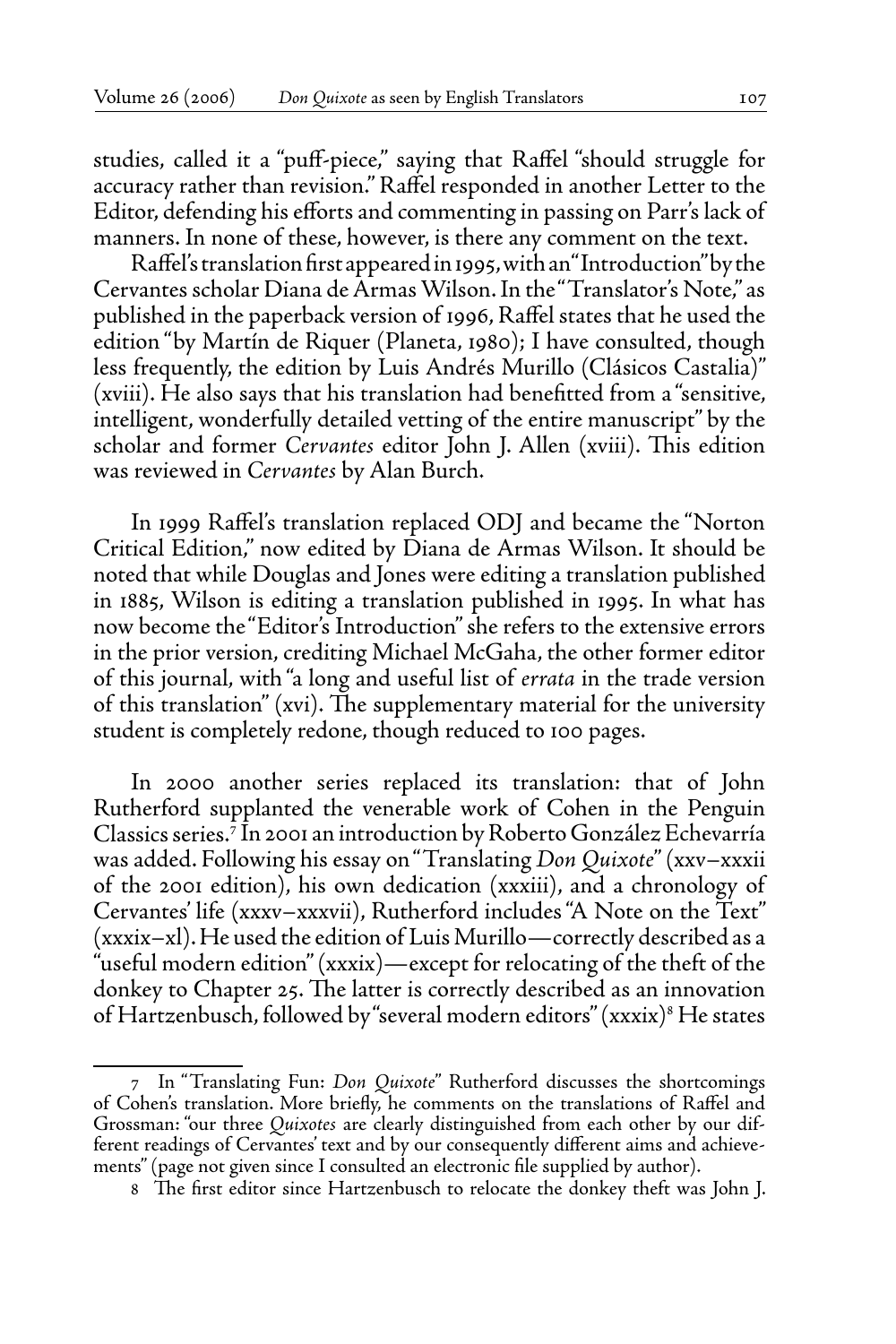that there are other "less important inconsistencies in the early editions. Some chapter headings, for example, don't belong to the chapters that they precede. I have left all these, without comment, for readers to spot and ponder on for themselves" (xxxix). Finally, he was able to make "important corrections" (xl) when the 1998 edition of Rico appeared. In response to an invitation—extended to all the recent translators—to contribute to this issue of *Cervantes*, he directed me to six articles that he has published concerning his and prior translations.

The most textually ignorant of the modern translators is Edith Grossman (2003). She states that she "chose to use Martín de Riquer's edition of *Don Quixote*" because it "is based on the first printing of the book (with all its historic slips and errors)" (xviii), and refers to it in notes (50 n. 16, 376 n. 1, 434 n. 1, 657 n. 3). She does not specify which of Riquer's editions she uses, blissfully unaware that he has published two quite different ones, the older and better known Clásicos Z edition, available under a number of imprints, and the corrected edition of 1989, published only by Planeta. Textual evidence, however, reveals that she has used the older edition only.9 Also, there is to my knowledge no edition of the twentieth or twenty-first centuries that does not claim to be based on the first printing, although despite this vaunted fidelity there are important differences in the authority given to its readings.<sup>10</sup>

Grossman's translation is reviewed in this issue by Lathrop.<sup>11</sup>

Thomas Lathrop is the only translator to have edited the Spanish text—to my knowledge, the only editor to have translated *Don Quixote* into any language—and the only one to have published scholarship on the textual problems of the work. Lathrop's textual position, which I have debated publicly and successfully with him, is that most items which appear to be errors in the text—the disappearance and reappearance of Sancho's donkey, the missing or incorrect chapter titles, and so on—were put there deliberately by Cervantes.<sup>12</sup> There is no translator more aware

Allen, in 1977.

<sup>9</sup> A comparison of her p. 657 (see Example 9 in the tables at the end of this article) with the two editions of Riquer shows that she has used only the first of them.

<sup>10</sup> On fidelity to the first edition, see Rico, "*Quijotes* del Siglo XX," in the previous issue of this journal.

<sup>11</sup> Grossman declined an invitation to review Lathrop's translation, or to contribute in any other way to this issue, other than to authorize including her "Translator's Note to the Reader."

<sup>12</sup> This debate has been transcribed and will appear shortly in both English and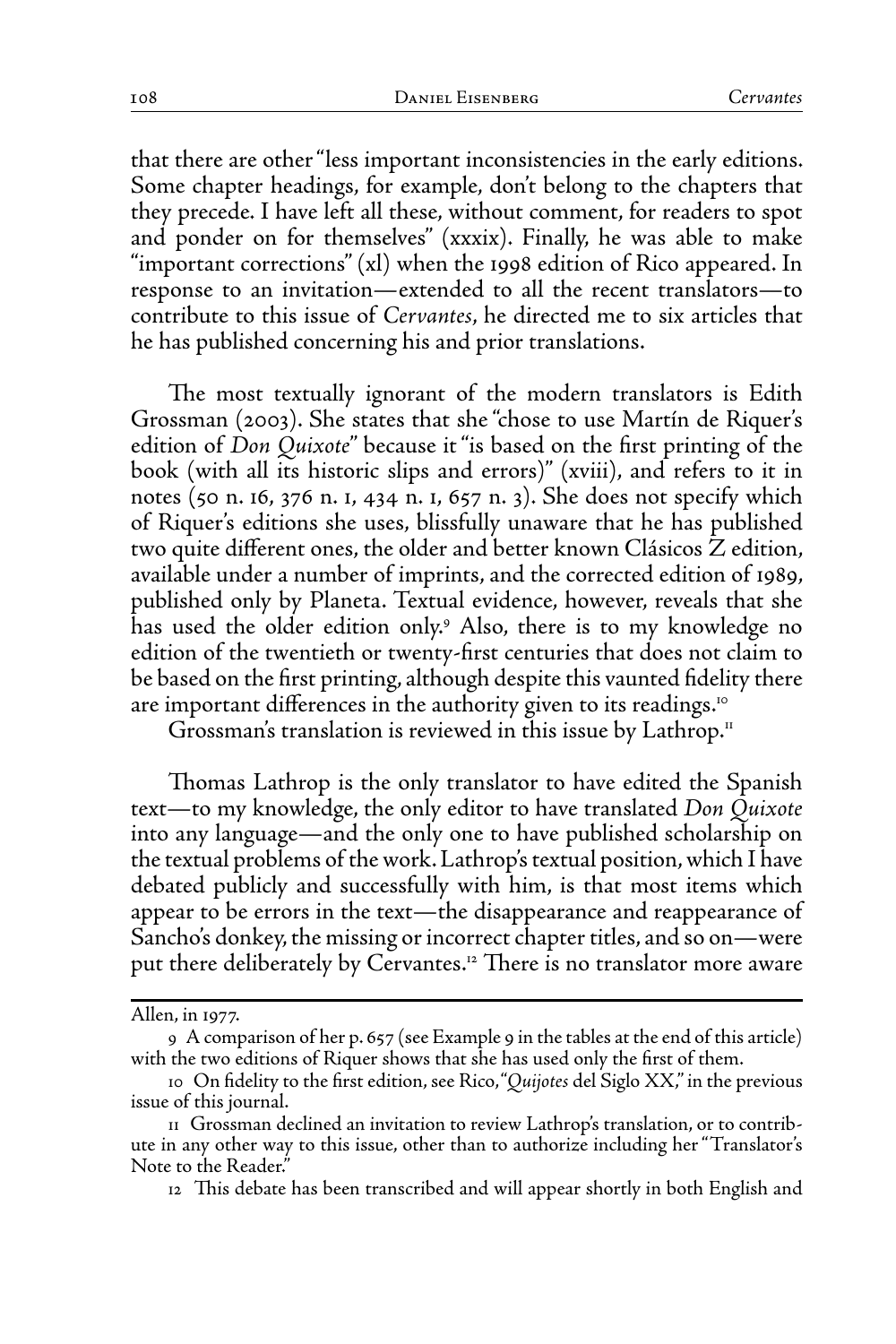of the problems in the Spanish text.

 Lathrop's translation is of course based on the text of his edition. The translation first appeared in 2005, although this printing was withdrawn shortly after publication and is now a collector's item. A much revised second printing was released in 2007. Lathrop explains in the Introduction that his translation was based on his own edition, published in 1997, "which itself was based on the carefully done old-spelling edition of Schevill and Bonilla." He states that he used a facsimile of "an original 1605 Juan de la Cuesta printing," presumably accompanied by the 1615 printing of Part II, and goes on to specify many other modern editions used.

In 6 pages of the introduction  $(x-xv)$ , which are taken from the introduction to his edition (xvi–xxii), Lathrop explains his position concerning what others consider errors of Cervantes' text. The most important of these are the erroneous or missing chapter titles and the mysterious theft and recovery of Sancho's donkey. As he has argued in more detail elsewhere, Tom believes these are not errors but were done deliberately by Cervantes.<sup>13</sup>

In 2006 there appeared an apparently self-published translation by James H. Montgomery, which I learned of by chance<sup>14</sup> and purchased on Amazon. His publisher wrote me that "Hackett Publishing has contracted with Mr. Montgomery to publish a revised version of the Don Quixote translation you obtained through Amazon; the latter should remain in print until the Hackett edition (which in addition to including a revision of the translation will also have a newly commissioned Introduction) is published, hopefully in March 2009" (Rak).<sup>15</sup> The publisher forwarded my letter to Montgomery, who wrote me on January 5, 2008 that he

Spanish. An mp3 audio file is also available; for references, see Eisenberg and Lathrop in the list of Works Cited.

<sup>13</sup> See (in order of publication) "Por qué," "Contradictions in the *Quijote* Explained," "Contradictions or Typical Exaggerations," "'In Laudem,'" "The Mysterious Missing Title," and "Un cajista." On the controversy provoked by Lathrop's position, in addition to the debate cited in the previous note, see Ruiz Mantilla; I am grateful to Lathrop for making this article available.

<sup>14</sup> While checking an online database for recent material on Cervantes, I found that a letter of Montgomery, entitled "Translating Cervantes," had appeared in the *Times Literary Supplement*. In it, he replies to a criticism of his translation, signed "J. C."

<sup>15</sup> I would like to thank Edward Friedman for putting me in contact with Montgomery's publisher.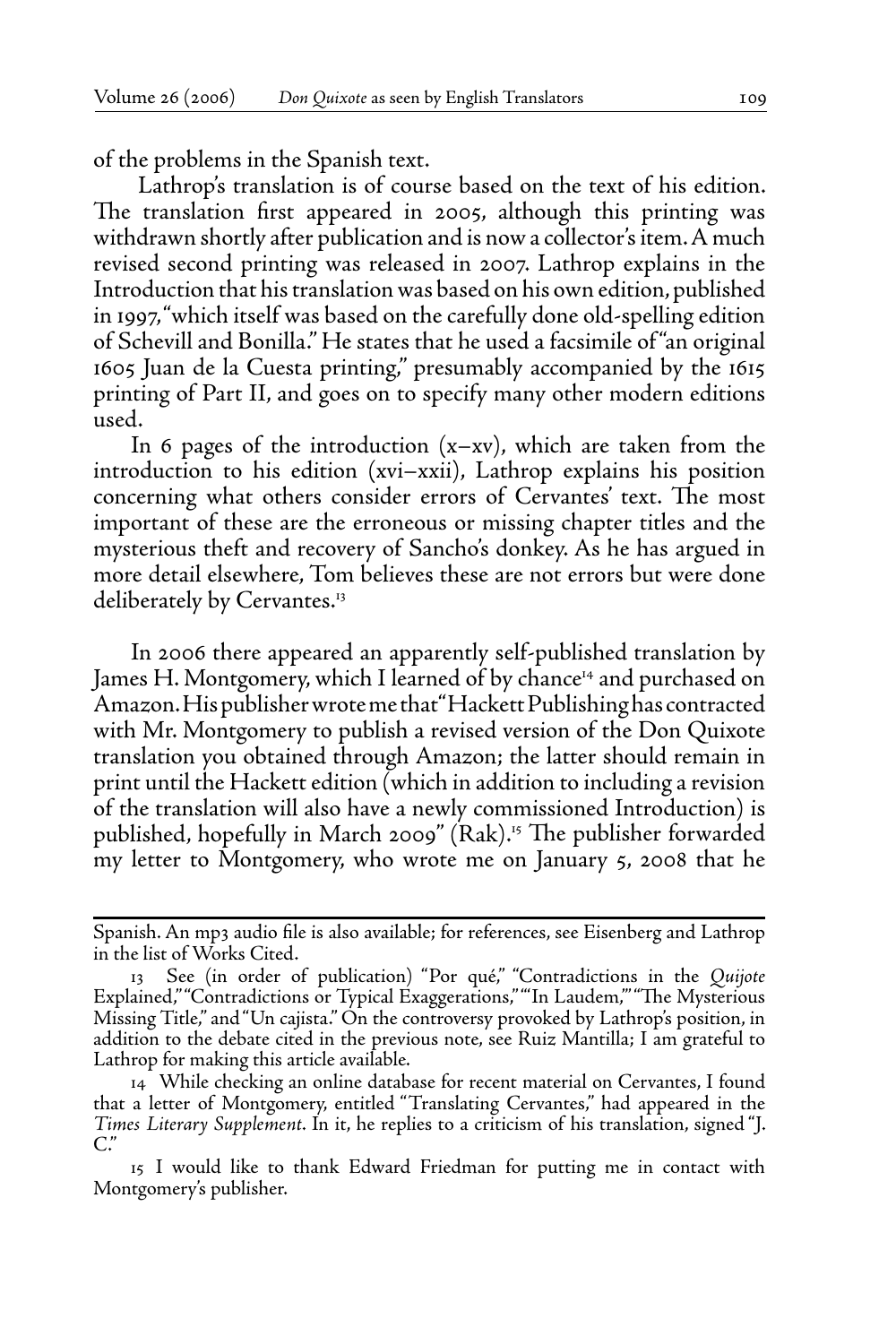had used Vicente Gaos's 1987 edition as his primary text, supplemented by consultation of a 1955 edition of Riquer and the 1947-49 edition of Rodríguez Marín.

#### **EXAMPLES**

The following tables illustrate how the various translations handle some difficult or questionable points in the text, about which the Spanish editions disagree. An asterisk indicates that the translator comments on the textual problem in a note. It is beyond the scope of this article to explore the history of these points. Rico's "Aparato crítico" will direct the *curioso* to earlier scholarship on each.

Following the examples there are some conclusions.

Example 1: Quexana/Quixana (Part I, Chapter 1)

By verisimilar conjectures, the text says, one could conclude that Don Quijote's last name was "Quexana" (in the first edition), corrected to "Quixana" in Cuesta's second edition. The modern spellings are "Quejana" and "Quijana."

| Ormsby     | Quixana (1: 105) |
|------------|------------------|
| Putnam     | Quejana (26)     |
| Cohen      | Quexana (31)     |
| Starkie    | Quixana (57)     |
| ODJ        | Quexana (25)     |
| Raffel     | Quejana (13)     |
| Rutherford | Quexana (25)     |
| Grossman   | Quexana (20)     |
| Lathrop    | Quejana (17)     |
| Montgomery | Quejana (8)      |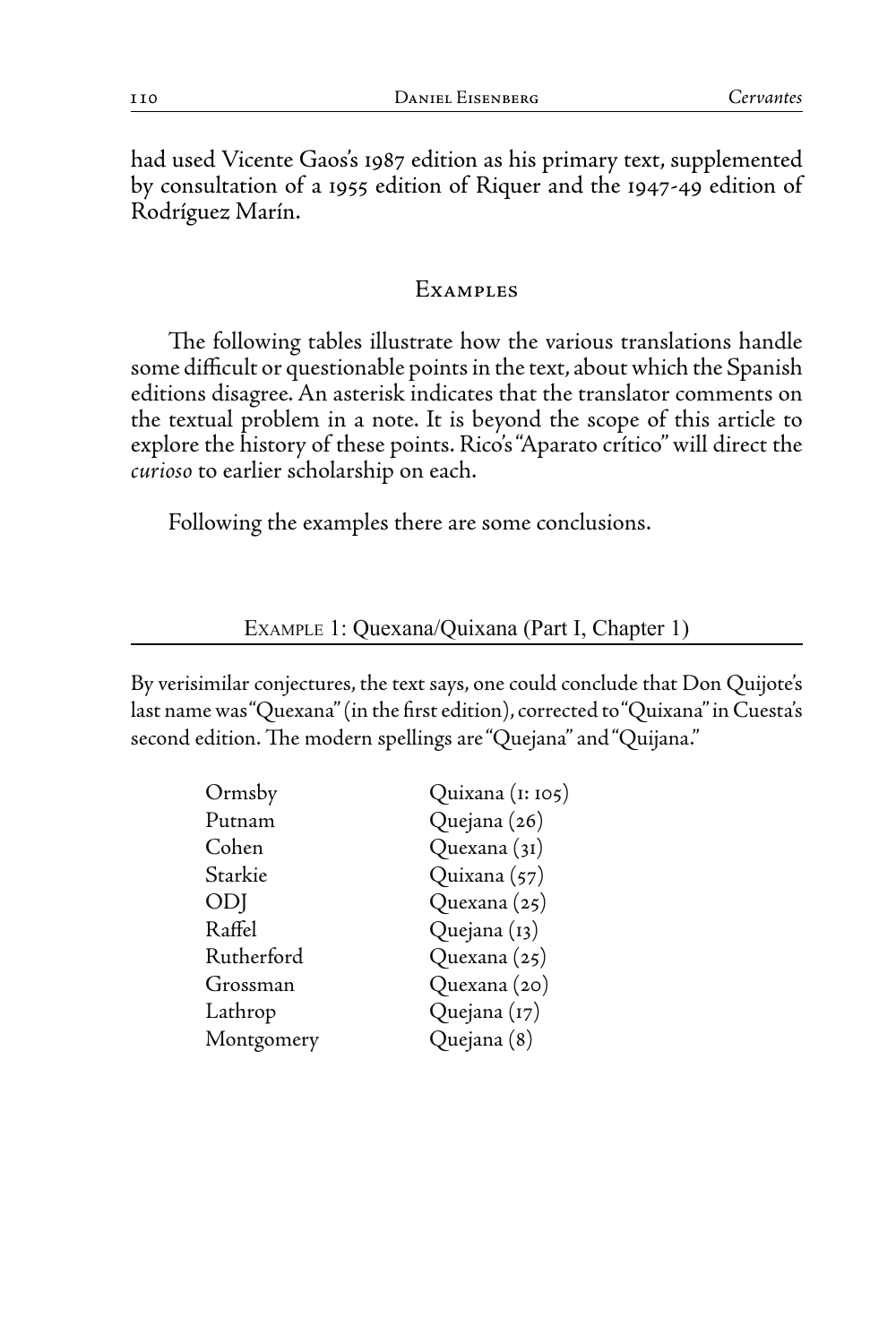#### Example 2: Florimorte de Hircania (Part I, Chapter 6)

Among the books in Don Quixote's library is a romance of chivalry commonly referred to as *Felixmarte de Hircania*, which is the protagonist's name specified on the book's title page. There are seven references to the protagonist or book as "Felixmarte" in the text of *Don Quijote*: Part I, chapters 13, 32 (four times), and 49; Part II, Chapter 1. The first reference to it, however, is by the name "Florimorte," which is an error, although whether the error was that of Cervantes, Cervantes' character, or the typesetter is debated. Early editions also read "Florimonte" and "Florismarte." "Florismarte" is the first name of the protagonist in the work himself, before his name is changed to "Felixmarte," and this is the form used in most later Spanish editions.

| Ormsby     | *Florismarte $(i: 155)$ |
|------------|-------------------------|
| Putnam     | *Florismarte $(53)$     |
| Cohen      | Florismarte (58)        |
| Starkie    | Florismarte (87)        |
| ODJ        | Florismarte (49)        |
| Raffel     | Florismarte (35)        |
| Rutherford | *Florismarte (53)       |
| Grossman   | Felixmarte (47)         |
| Lathrop    | *Florimorte (47)        |
| Montgomery | Florismarte (30)        |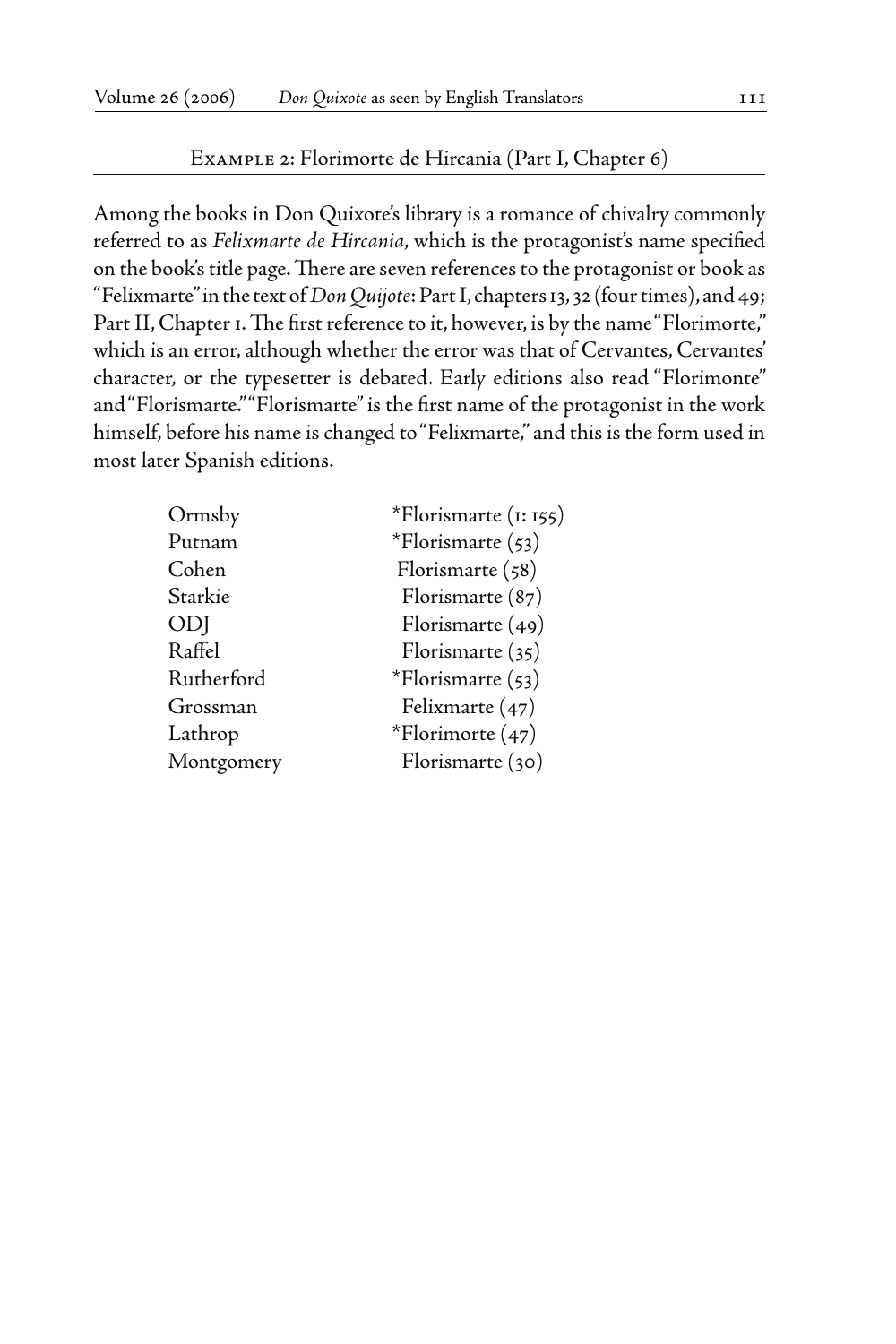## Example 3: The Title of Chapter 10 of Part I

The title of Chapter 10 of Part I refers to don Quijote's battle with the *vizcaíno*, which has already finished, and of his encounter with some *yangüeses*, who do not appear in the work until Chapter 15. In the eighteenth century the Spanish Real Academia created a title that corresponds to the content of Chapter 10.

| Ormsby     | New title $(i: 196)$ |
|------------|----------------------|
| Putnam     | New title $(75)$     |
| Cohen      | New title $(79)$     |
| Starkie    | New title (III)      |
| ODJ        | *New title (69)      |
| Raffel     | New title $(54)$     |
| Rutherford | Original title (78)  |
| Grossman   | *Original title (70) |
| Lathrop    | Original title (69)  |
| Montgomery | *New title $(48)$    |
|            |                      |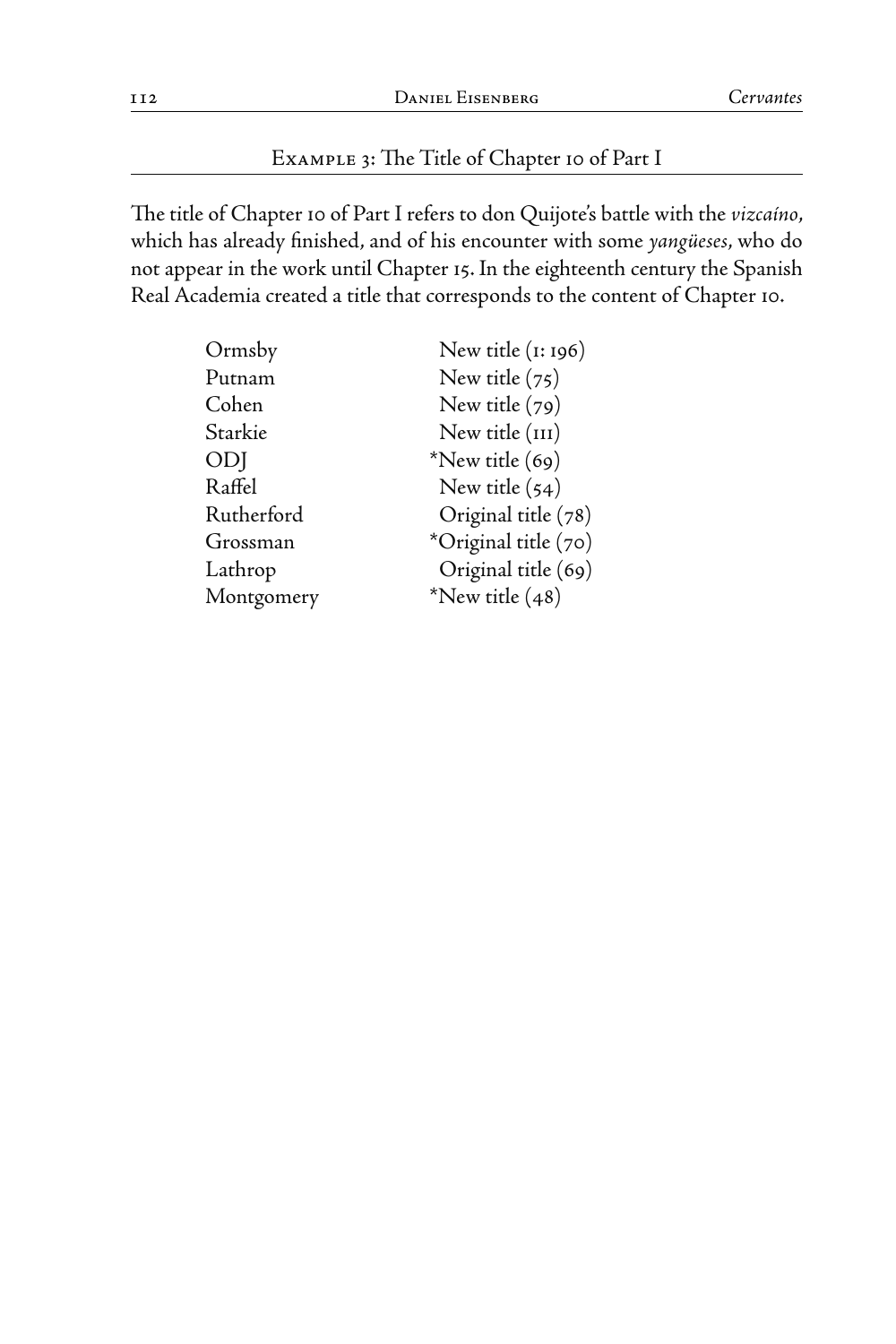## Example 4: The theft of Sancho's donkey (Part I, Chapter 23 or 25)

In the first edition of Part I, Sancho's donkey mysteriously disappears and reappears, without explanation. In the second authorized (Cuesta) edition, also of 1605, passages are added explaining the theft and recovery of the donkey. The first passage is inserted at the "wrong" place in the text, Chapter 23, and the donkey remains present for two more chapters after the theft is described. Some editors move the theft of the donkey to Chapter 25, after the last reference to it as present.16 The disappearing donkey problem is discussed in Chapters 3 and 4 of Part II.

| $*Omitted$ ( $1:378$ )                        |
|-----------------------------------------------|
| *Included in Chapter 23, in brackets (178-79) |
| *Included in Chapter 23 (182-83)              |
| *Included in Chapter 23 (220-21)              |
| *Included in note to Chapter 23 (161)         |
| $*Omitted(153)$                               |
| Included in Chapter 25 (210)                  |
| *Omitted (174, 196)                           |
| *Included in note to Chapter 23 ( $166-67$ )  |
| *Included in Chapter 23,                      |
| in brackets and italics $(126-27)$            |
|                                               |

<sup>16</sup> According to a statement of the editor John J. Allen that neither I nor Allen have been able to document, this was the change in *Don Quixote*'s text that the late E. C. Riley most wanted to see. Allen does include the text in Chapter 25.

This textual problem is discussed in Chapter 4 of Part II of *Don Quijote*. In "El rucio de Sancho," I have discussed this discussion and its implication for dating.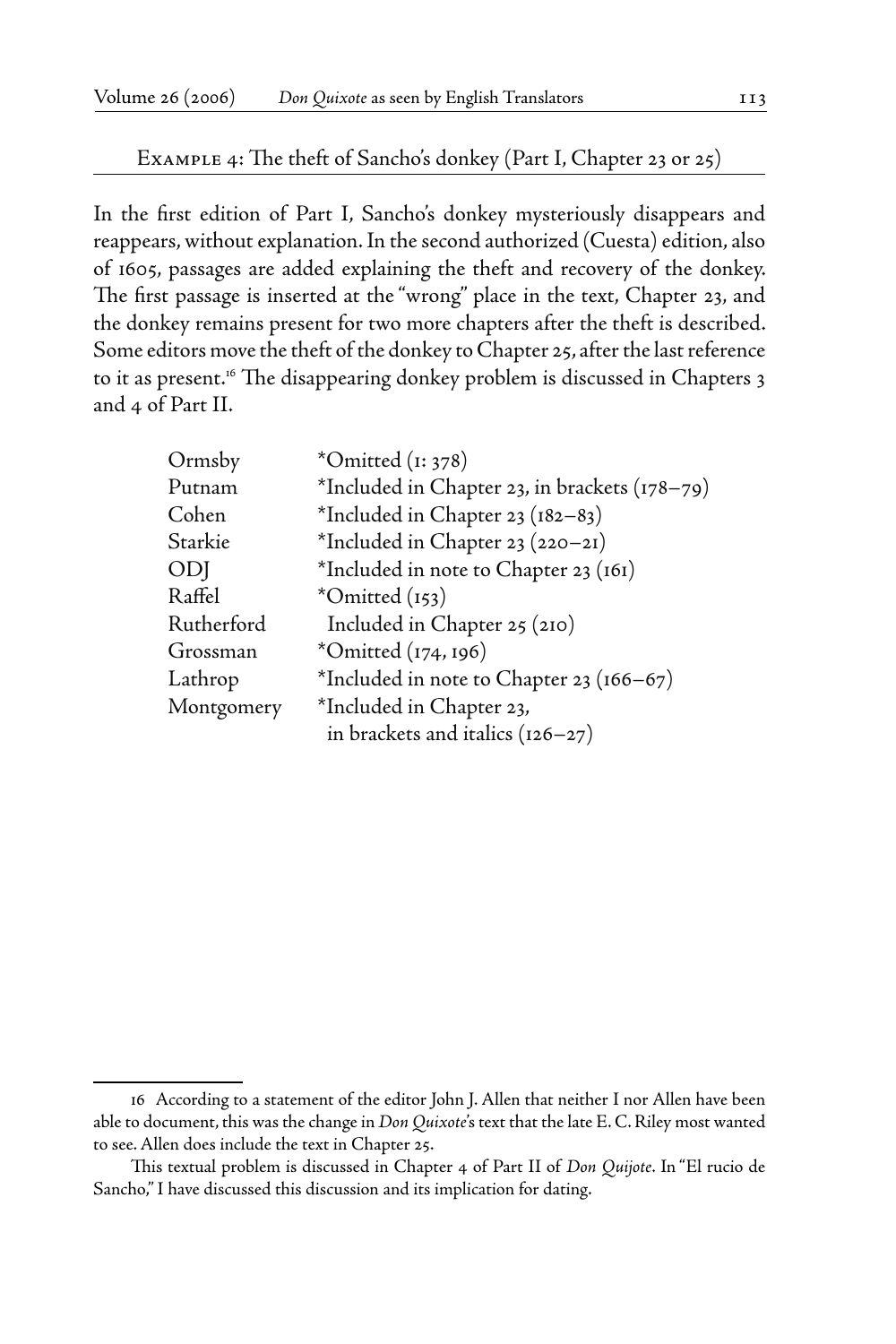Example 5: The labyrinth of Perseus (Part I, Chapter 25)

Don Quijote refers to the labyrinth of Perseus. Later editions correct this to Theseus.

| Ormsby     | Theseus $(2:24)$ |
|------------|------------------|
| Putnam     | *Perseus $(209)$ |
| Cohen      | Theseus $(213)$  |
| Starkie    | Theseus $(252)$  |
| ODJ        | Theseus $(187)$  |
| Raffel     | *Perseus (159)   |
| Rutherford | Perseus (219)    |
| Grossman   | *Perseus (204)   |
| Lathrop    | *Perseus (192)   |
| Montgomery | *Perseus (150)   |

Example 6: Antonio (Part I, Chapter 42)

In the "Tale of Ill-Advised Curiosity," in the first edition the name of Antonio mistakenly appears instead of Cardenio.

| Cardenio (2: 262) |
|-------------------|
| Cardenio (380)    |
| Cardenio (381)    |
| *Cardenio (431)   |
| Cardenio (335)    |
| Cardenio (291)    |
| Cardenio (395)    |
| Cardenio (368)    |
| *Cardenio (341)   |
| Fernando (274)    |
|                   |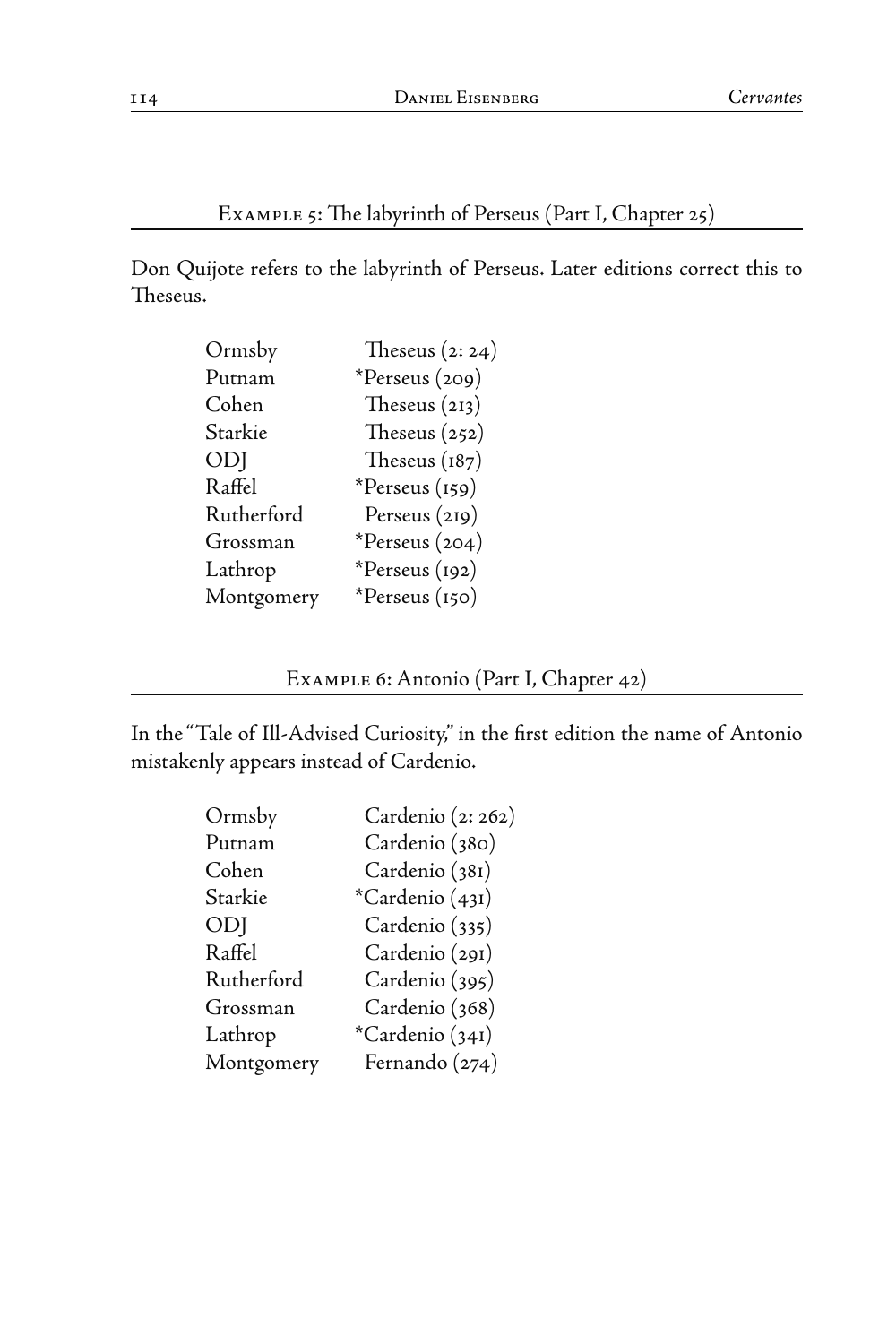Example 7: The title of Part I, Chapter 43

In the first edition, a long Chapter 42 is followed by Chapter 44, although the table of contents does supply a title and folio number for Chapter 43.

| Ormsby     | Included $(2:272)$                  |
|------------|-------------------------------------|
| Putnam     | Included $(387)$                    |
| Cohen      | Included $(387)$                    |
| Starkie    | Included $(438)$                    |
| ODJ        | Included $(340)$                    |
| Raffel     | Included (296)                      |
| Rutherford | Included $(40I)$                    |
| Grossman   | Included $(374)$                    |
| Lathrop    | Omitted; found in Table of Contents |
|            | at end of Part I $(418)$            |
| Montgomery | Included $(279)$                    |

Example 8: Vicente de la Rosa/Roca (Part I, Chapter 51)

A character in the story told in this chapter twice is "Vicente de la Rosa"; the third time his name is mentioned it is "de la Roca."17

| Ormsby     | Roca, Roca, Roca (2: 368-370) |
|------------|-------------------------------|
| Putnam     | Rosa, Rosa, Rosa (449–50)     |
| Cohen      | Roca, Roca, Roca (446–48)     |
| Starkie    | Roca, Roca, Roca (503–05)     |
| ODJ        | Rosa, Rosa, Rosa (393–94)     |
| Raffel     | Rosa, Rosa, Rosa (343–44)     |
| Rutherford | Rosa, Rosa, Rosa (463–65)     |
| Grossman   | *Rosa, Rosa, Rosa (434–36)    |
| Lathrop    | *Rosa, Rosa, Roca (401–02)    |
| Montgomery | Rosa, Rosa, Rosa (323–25)     |
|            |                               |

<sup>17</sup> According to Lathrop in "Un cajista," Clemencín, Rodríguez Marín, and Valbuena Prat use "Roca" three times, Riquer, Casalduero, and Murillo use "Rosa" three times, and Avalle-Arce, Gaos, Ferreras, Sevilla Arroyo/Rey Hazas and Lathrop include both forms.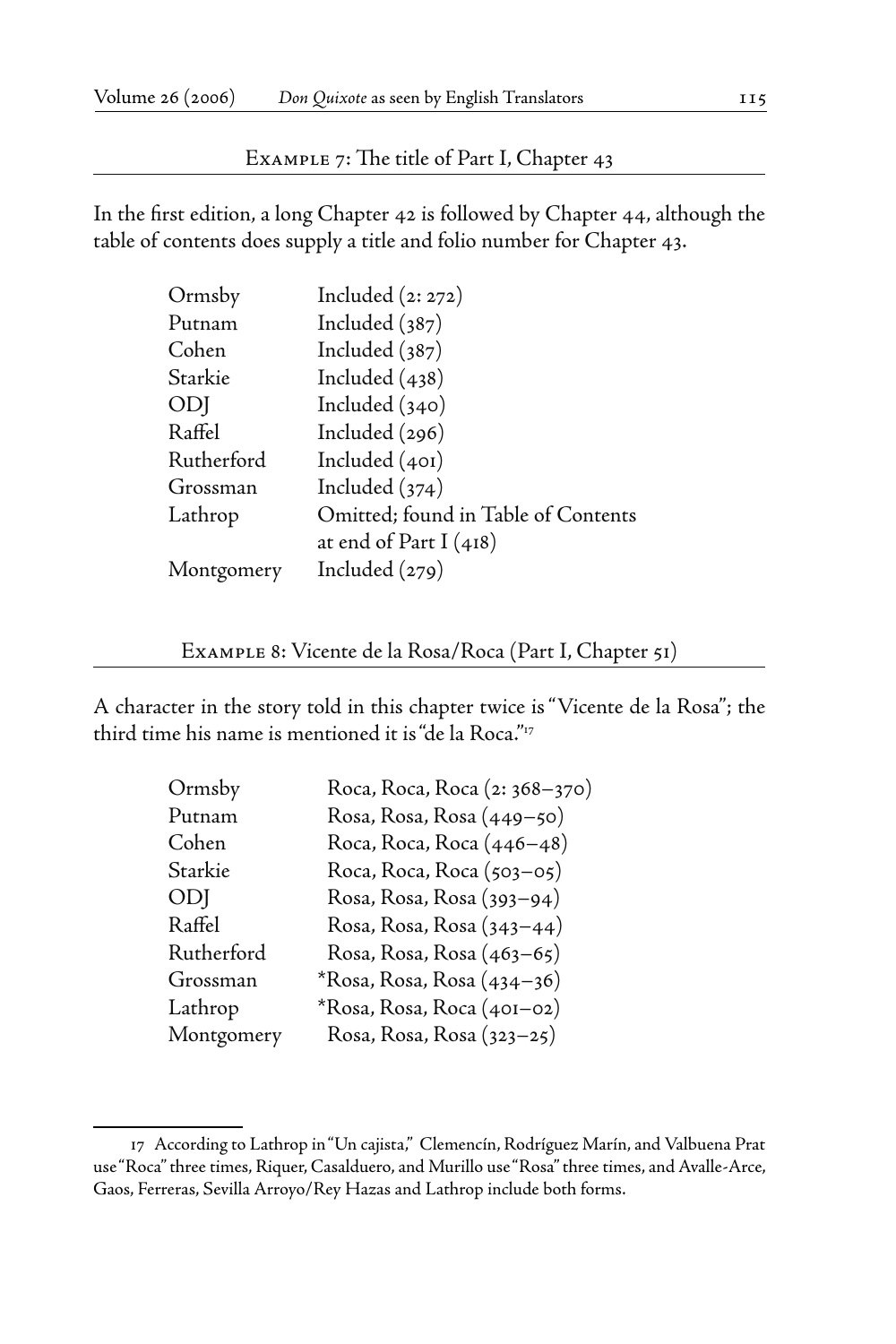## Example 9: Dulcinea del Doboso (Part I, concluding verses)

The heading of one of the poems at the end of Part I declares that it was written "in laudem Dulcineæ del Doboso." The town she is from is, of course, El Toboso.

| Ormsby     | IN LAUDEM DULCINE Æ DEL TOBOSO (2:385)                             |
|------------|--------------------------------------------------------------------|
| Putnam     | in laudem Dulcineae del Toboso (461)                               |
| Cohen      | IN LAUDEM DULCINEAE DEL TOBOSO $(459)$                             |
| Starkie    | IN LAUDEN [ $\text{sic}$ ] DULCINEAE OF EL TOBOSO ( $\text{516}$ ) |
| ODJ        | in laudem Dulcinea: Del Toboso (403)                               |
| Raffel     | in praise of Dulcinea del Toboso (353)                             |
| Rutherford | IN LAUDEM DULCINEAE DEL TOBOSO $(476)$                             |
| Grossman   | In Laudem Dulcineae of Toboso (446)                                |
| Lathrop    | *In Laudem Dulcinex del Doboso (412)                               |
| Montgomery | IN PRAISE OF DULCINEA OF TOBOSO $(333)$                            |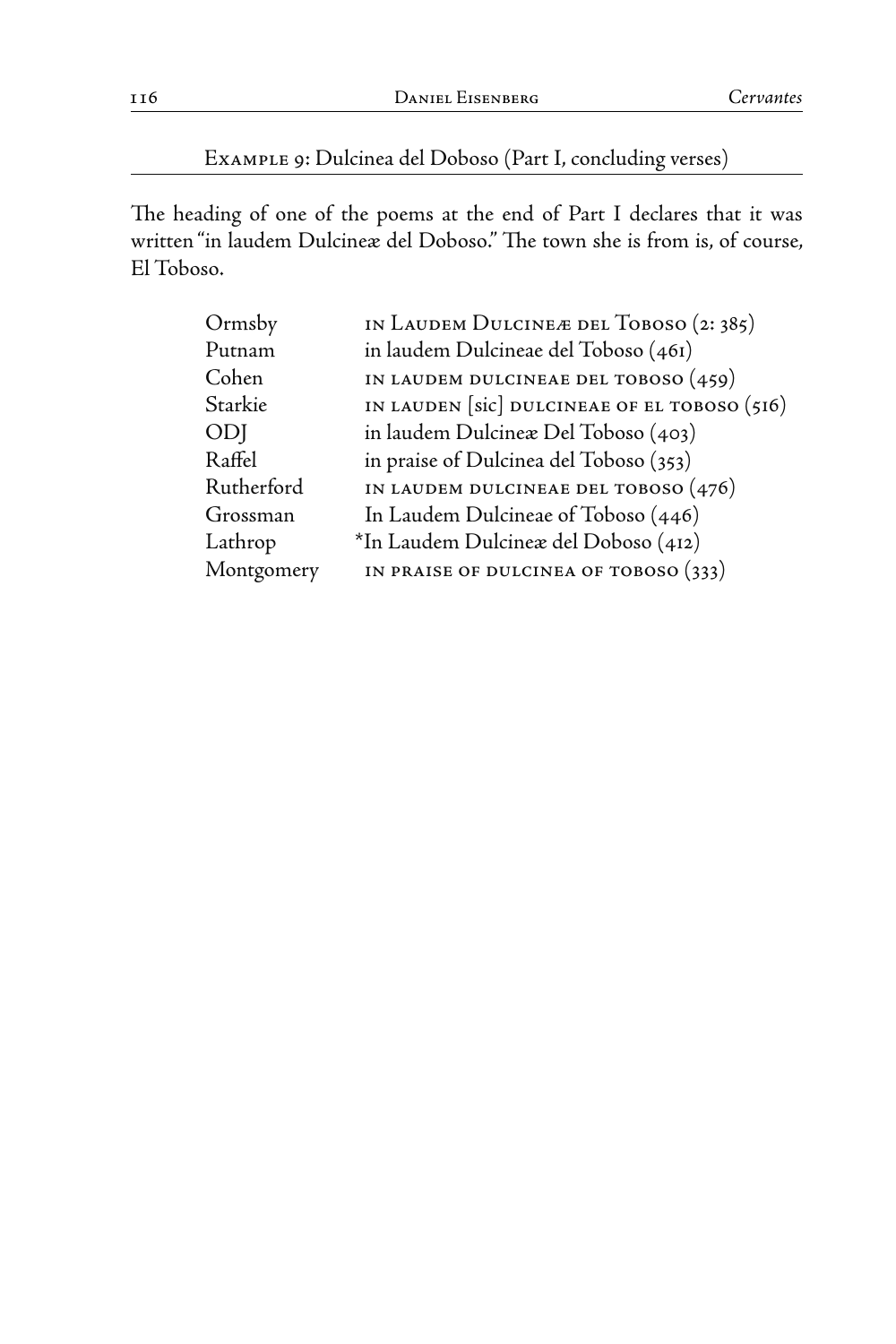Example 10: Don Quijote is no longer "el Caballero de la Triste Figura"; he is now "de los Leones." (Part II, Chapter 30)

The text of the first edition makes no sense. The compositor was confused by an invented word used by Sancho ("figuro"). The Spanish, in Rico's and most other modern editions, has Sancho say: "ya no hay triste figura ni figuro." The Duke then continues: "Sea el de los leones…."

- Ormsby—\*Emended: " 'there is no Rueful Countenance nor any such character now.''He of the Lions be it'"  $(3:333)$
- Putnam—\*Emended: " 'There is no Knight of the Mournful Countenance any more, nor of any kind of Countenance.' 'Of the Lions let it be'" (708)
- Cohen—Emended, but omits invented word: "there's no *Sad Countenance* now." "*Of the Lions*, be it" (666)
- Starkie—Original: " 'for now there is no rueful figure.' The duke continued: 'Let the figure be a lion'"  $(743)$
- ODJ—Emended: "'there is no Mournful Countenance nor any such character now.' 'He of the Lions be it'" (594)
- Raffel—Emended: "'there isn't any Knight of the Sad Face any more or sad figure, either.' 'Knight of the Lions it shall be'" (520)
- Rutherford—Emended: "'there isn't any Sorry Face or sorry anything else any more.' Of the Lions be it...." (691)
- Grossman—\*Emended: "'there's no more Sorrowful Face, or Figure: let it be of the Lions'" (657).
- Lathrop—Original, but omits invented word: "there's no more 'Woebegone', just 'He of the lions.'" (610)
- Montgomery—Emended: "'there is no longer a Woeful Countenance.' '"Lions" it is." $(488)$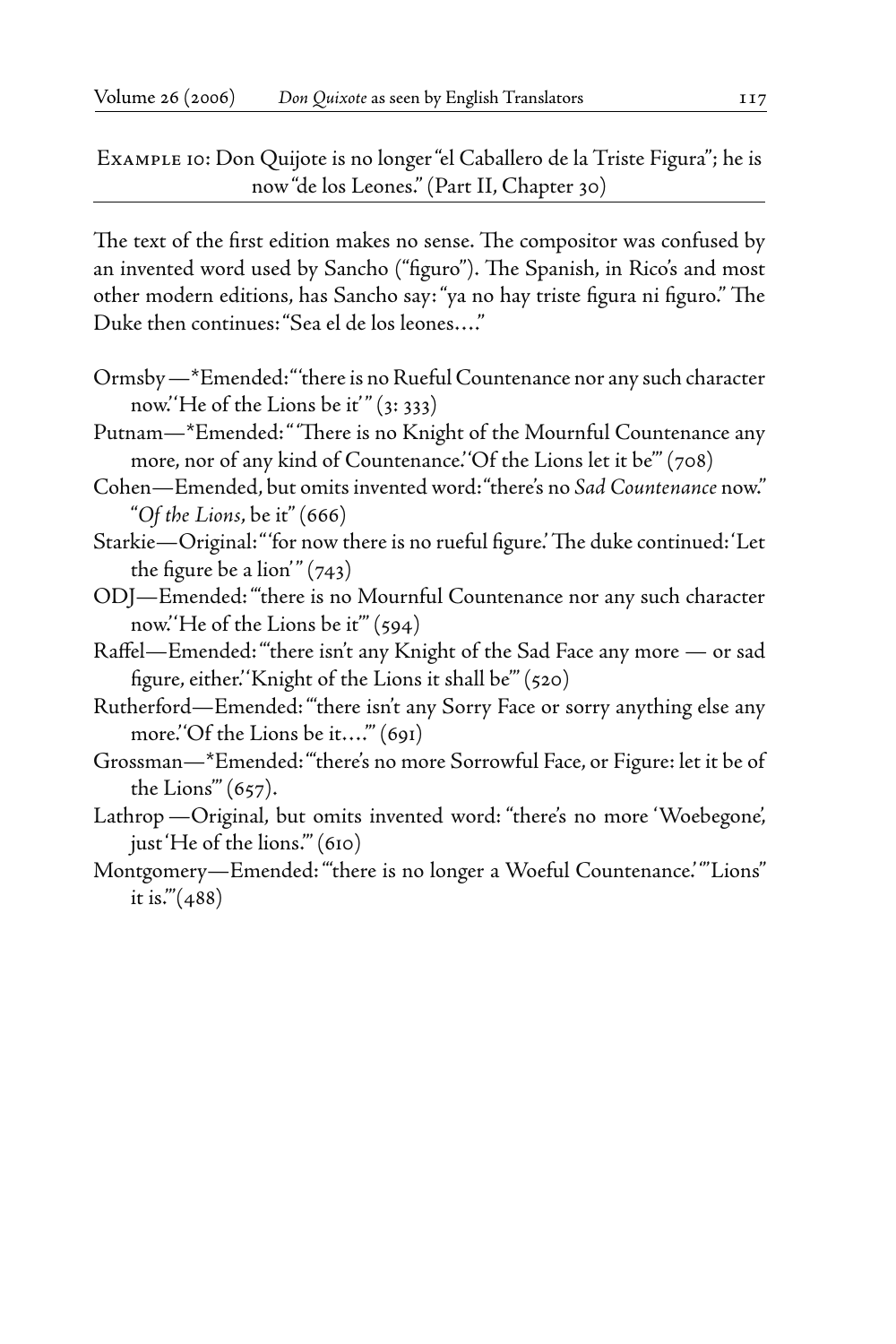#### Dedications, legal documents, prefatory poems

Both parts of *Don Quijote* appeared with dedications and, as was normal, supporting legal documents: Certificates of Price; Certificates of Errata; Royal Privileges (copyrights); Approbations (censor's approvals; those of Part I are missing). Part I is preceded and concluded by burlesque verse. The verse is surely by Cervantes, and is discussed by Rutherford "Translating *Don Quixote:* The Poetry"). The dedication of Part II was also Cervantine, though not that of Part I.18 Starting in the eighteenth century, scholars have suggested that the Approbation of Márquez Torres is by Cervantes.<sup>19</sup> The legal documents published in the original first editions help understand how Cervantes was viewed by his contemporaries, and the societal context in which he wrote.

<sup>18</sup> See Rico, "El primer pliego."

<sup>19</sup> See the summary of writing on this topic offered in the "Notas complementarias" of Rico's edition (2: 427 of the 2004 edition), and my *Interpretación cervantina*, n. 42 of Chapter 1 (21-22 of the printed book).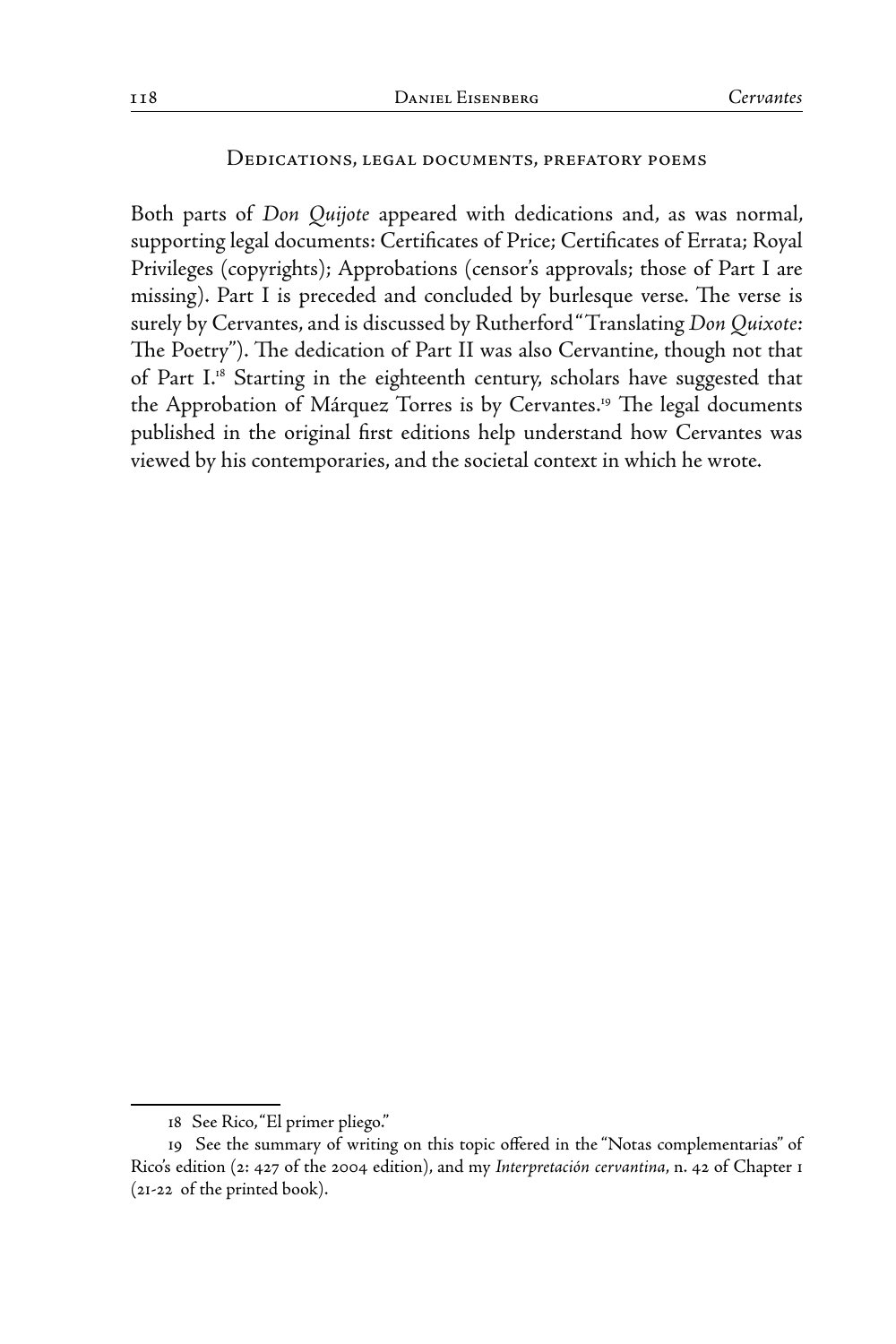|            | PART <sub>I</sub>         |                 |                                                            |
|------------|---------------------------|-----------------|------------------------------------------------------------|
|            | POEMS AT BEGIN-           |                 | LEGAL                                                      |
|            | NING AND END              | DEDICATIONS     | DOCUMENTS                                                  |
| Ormsby     | Included                  | Included        | Omitted                                                    |
| Putnam     | Included                  | Included        | Included                                                   |
| Cohen      | Concluding<br>verse only  | Included        | Omitted                                                    |
| Starkie    | Included                  | Included        | Only Appro-<br>bation of<br>Márquez Torres                 |
| ODJ        | Included                  | Included        | Included                                                   |
| Raffel     | Concluding<br>verse only  | Part II only    | Omitted                                                    |
| Rutherford | Included                  | Omitted*<br>(x) | Omitted                                                    |
| Grossman   | Included                  | Part II only    | Omitted                                                    |
| Lathrop    | Included                  | Omitted         | Omitted                                                    |
| Montgomery | Concluding<br>poetry only | Included        | Only Approbations of<br>Val divielso and<br>Márquez Torres |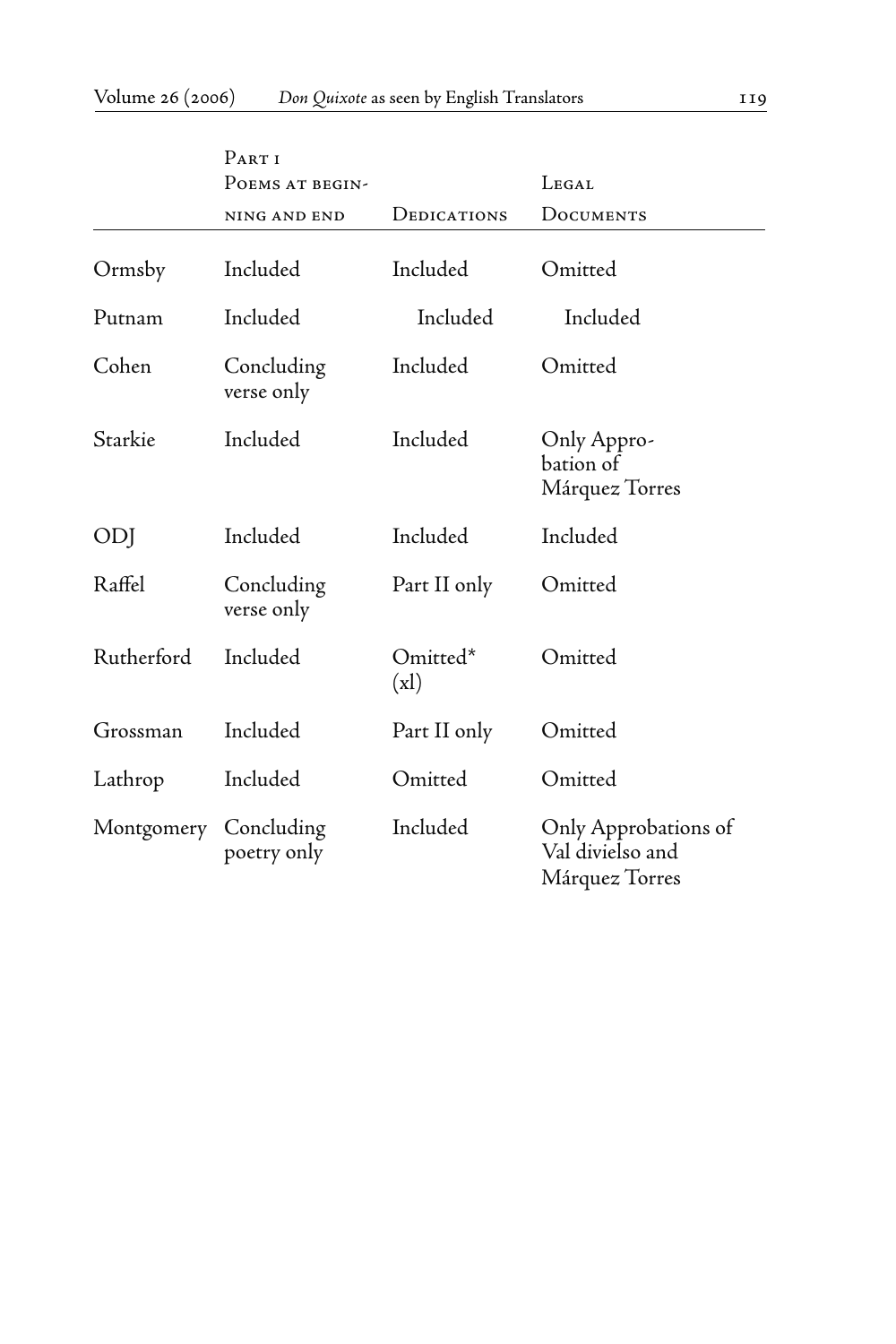Where does this survey leave the reader who must use, or prefers to use, a translation? Once again, the complexity of the responses to Cervantes' work both astonishes and perplexes. Just as there is not (and cannot be) an edition of the work suitable for all purposes and readers, there is no one translation that will serve every purpose.

The following are some textual criteria that one might use in choosing a translation:

One might prefer the edition to follow a single edition of the Spanish text, and refer the reader to that edition for textual commentary; this is the approach followed by Grossman, Raffel, and Rutherford. However, each of them chooses a different edition. Rutherford, who is a Hispanist, has made the most up-to-date and enlightened choice (Murillo)<sup>20</sup>; in addition, Rutherford is the only translator who even mentions the edition of Rico, which I believe will be the standard edition of the Spanish text for our generation. Raffel is not a Hispanist, but he is familiar with Cervantine scholarship and has published in this journal. His choice of the revised Riquer is better than that of Grossman, a professional translator "intimidated by Cervantes scholarship," with "nightmares of armies of Hispanists coming after me," and who seemingly has ignored Cervantine scholarship altogether because, as she put it, "a lifetime would not be enough time to read it all, and I had a two years' contract." Her choice of Riquer was for "practical and sentimental" reasons.<sup>21</sup> Having decided to ignore Cervantine scholarship, it is unsurprising that her choice of text—the earlier, superseded Riquer—is one that no current Cervantes scholar would endorse, not even Riquer himself.

Putnam's approach is similar. He states that he primarily follows Schevill-Bonilla, but differs from the above three translators in occasionally departing from his source text, specifying in notes when this has taken place. Ormsby had a similar approach, but the edition in question was that of Hartzenbusch.

To refer the reader to a Spanish edition for textual questions supposes, of course, that the reader can read it, in which case the need for a translation is questionable. For the reader who knows no Spanish,

<sup>20</sup> The edition of Murillo, who is of a generation subsequent to Riquer's, is more up to date than the small difference between it and the date of the revised Riquer would suggest.

<sup>21 &</sup>quot;Translating Cervantes," Hofstra University, November 4, 2004. Grossman was an invited speaker at the conference "*Don Quixote*: The First 400 Years."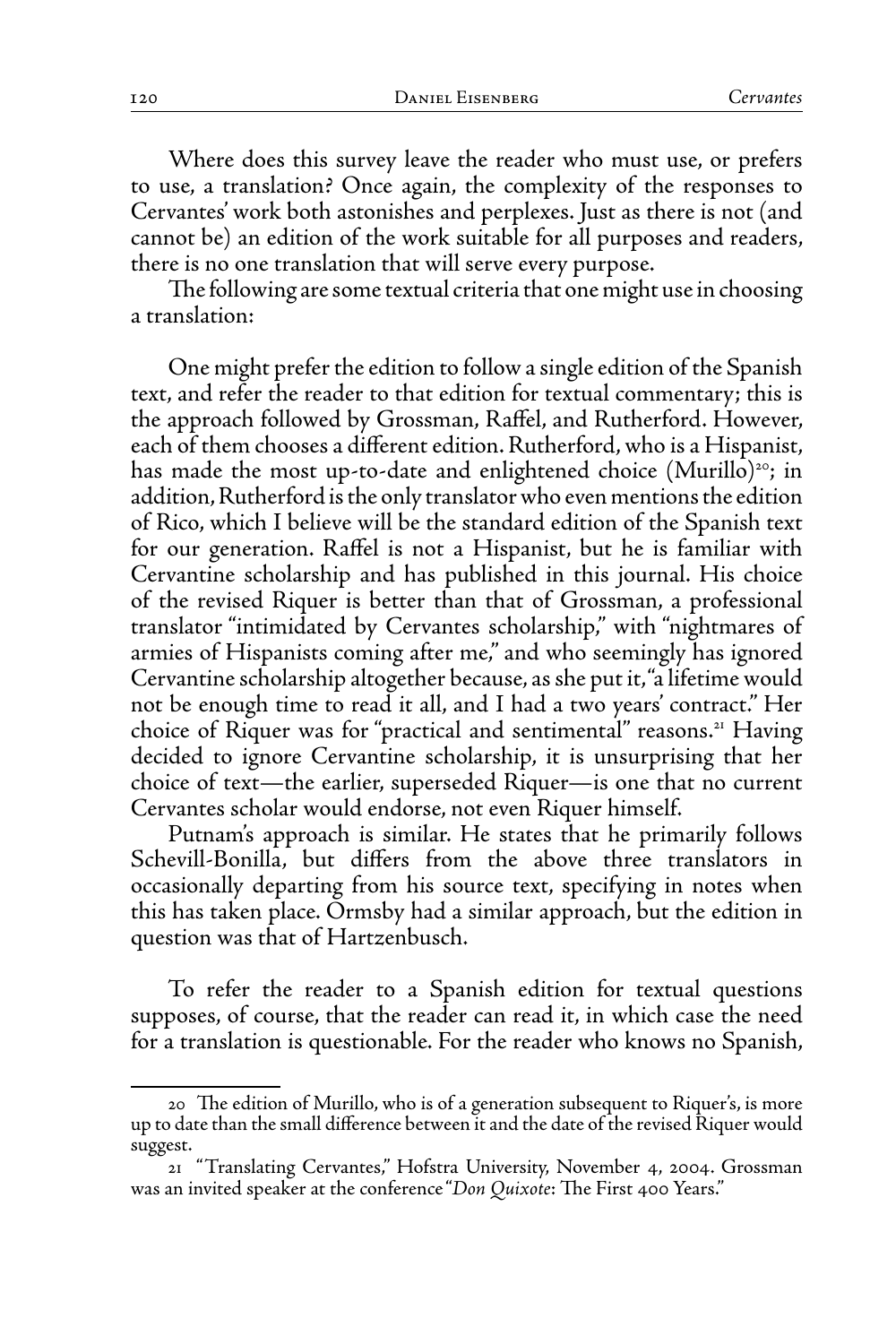one might wish for some enlightenment about the difficulties of the text to be included. This is especially significant since an apparent deficiency of the text (the missing theft and recovery of the donkey) is discussed in the work itself.

Lathrop is the only translator who is himself an editor, and the only one to have published on the work's textual problems.<sup>22</sup> As one might expect, his translation provides, in notes, the most commentary on the text of the work. Nevertheless, Lathrop's extreme and idiosyncratic position on the works' errors—that Cervantes *wanted* the donkey to mysteriously disappear and reappear, for example, and wanted there to be no Chapter 43—to my knowledge has convinced no other Cervantes scholar. The information he provides about the text would presumably be labeled "misinformation."23

Another approach we might favor in a translation would be for the translator to approach the question of the text like an editor: to study the available materials, make decisions, and present the reader with the rationale used. This is indeed the approach taken by Ormsby and Putnam, whose translations stand head and shoulders above the others in the seriousness and detail with which textual questions are treated, and perhaps discouraged subsequent translators, such as Cohen, from treating the question at all. However, Ormsby and Putnam are the two oldest of the translations examined here. One could recommend either only if one were to dismiss the progress made in the last 50 years (Putnam) or the last century (Ormsby) in the study of the text: in realizing, for example, what the donkey problem reveals about revisions in Part I.<sup>24</sup>

As can be seen, the criteria used for selection of a translation are no simple matter. One might, in fact, choose such a basic criterion as including the entire work in the translation. Should not a translation of *Don Quixote*, the greatest work of secular literature, include the work in its entirety? Is this an unreasonable expectation? Yet three of the translations, including two recent ones, omit the burlesque preliminary

<sup>22</sup> See the articles cited in note 13.

<sup>23</sup> I have publicly and successfully debated with Lathrop the nature of the text's deficiencies, what he would call "alleged deficiencies." See Eisenberg and Lathrop.

<sup>24</sup> Though it may seem strange, since progress is so slow that it seems at first non-existent, our understanding of the text has progressed significantly over the past hundred years. See Rico, "Historia del texto." On the implications of the donkey problem, see Stagg.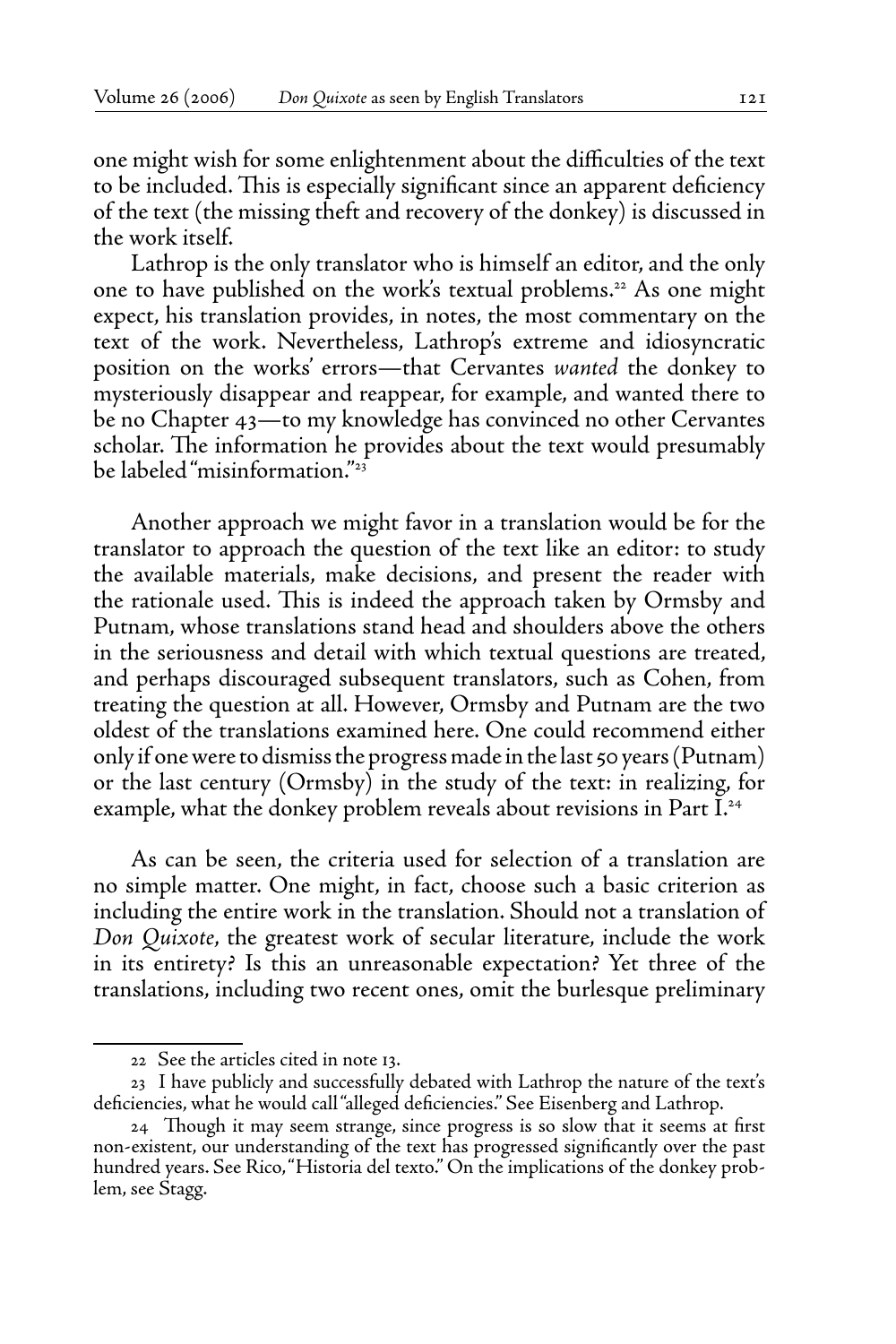poems with which Cervantes began Part I. Others omit the dedications. None informs the reader that the Approbation of Márquez Torres included by only four of the translators—is possibly a commentary by Cervantes himself on his book.

The treatment of the Spanish text to be translated is of course only one of several criteria to be considered in choice of a translation. Yet even from this limited perspective, it is impossible to make a clear recommendation. Just as no single edition of the Spanish text is adequate, no single translation is either. No serious student of the work in Spanish uses only one edition. The student of the work in English translation has even greater problems: the use of multiple translations should be just as routine. However strong our fantasy of "the perfect translation," there will never be—indeed, *can* never be—a single English translation which meets every need.

> 42 Westchester Drive Clifton Park, New York daniel.eisenberg@projectcb.org daniel.eisenberg@bigfoot.com

### WORKS CITED

- Burch, Alan. Review of Miguel de Cervantes, *The History of That Ingenious Gentleman Don Quijote de la Mancha*, trans. Burton Raffel. *Cervantes* 17.1 (1997): 185–88. 30 July 2007 <http://www.h-net.org/~cervantes/csa/artics97/burch.htm>.
- C., J. [Untitled column]. *Times Literary Supplement* 9 February 2007. 16.
- [Cohen, J. M.] Cervantes Saavedra, Miguel de. *The Adventures of Don Quixote.* Translated by J[ohn] M[ichael] Cohen. 1950. Harmondsworth, Middlesex: Penguin, 1970.
- Eisenberg, Daniel. *La interpretación cervantina del* Quijote. Trad. Isabel Verdaguer. Madrid: Compañía Literaria, 1995. 17 August 2007 <http://users.ipfw.edu/jehle/ deisenbe/interpret/ICQindic.htm> or [with different note numbers] <http:// www.cervantesvirtual.com/FichaObra.html?Ref=10758>.
	- ———. "No hay una primera parte del *Quijote*." *El* Quijote *desde América.* Ed. Gustavo Illades and James Iffland. N.p.: Benemérita Universidad Autónoma de Puebla– El Colegio de México, 2006. 57–79. 30 July 2007 <http://users.ipfw.edu/jehle/ deisenbe/cervantes/No\_hay\_una\_1a\_parte.pdf>.
- ———. "Rico, por Cervantes." *Hispanic Review* 69 (2001): 84-88. 30 June 2007 <http://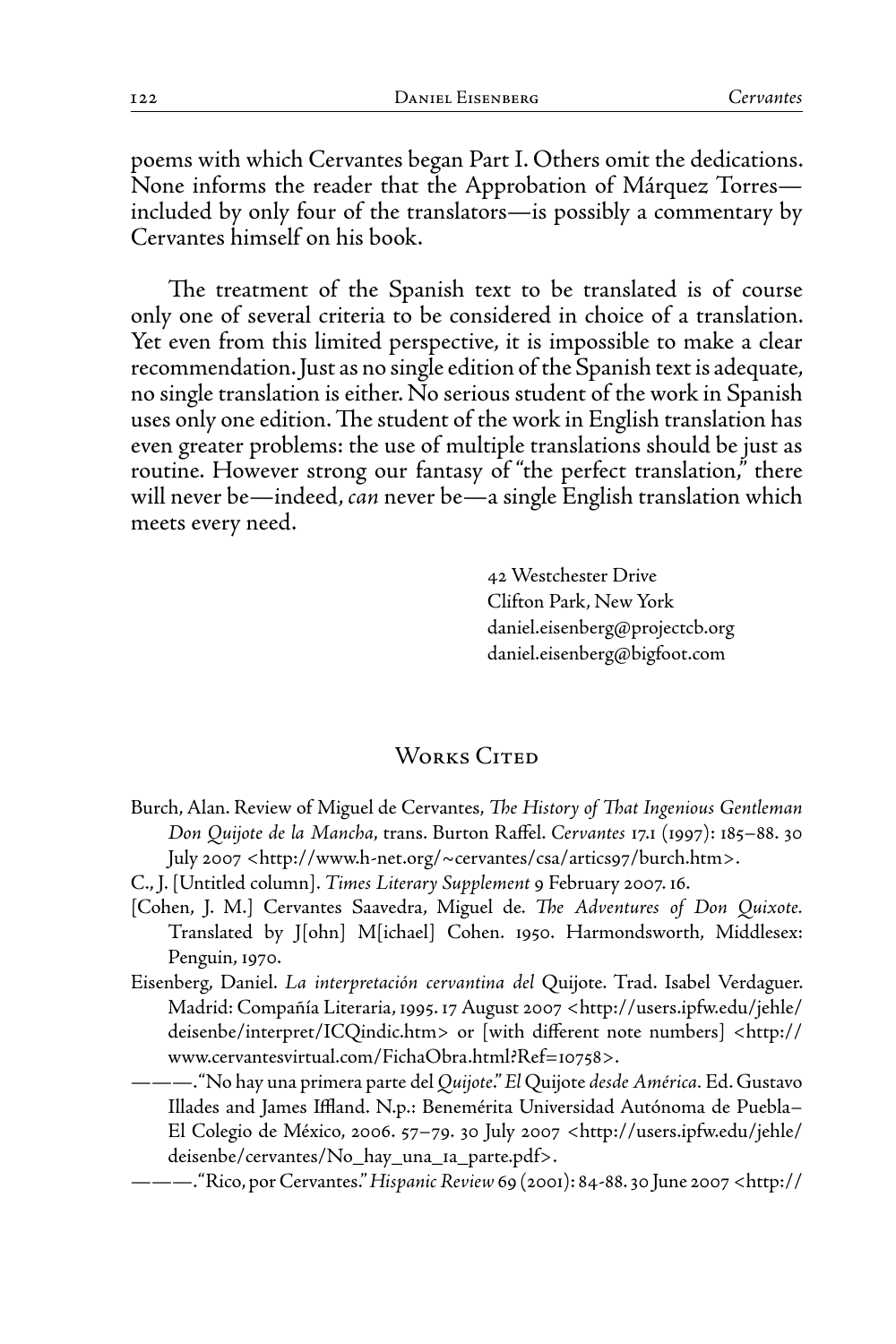users.ipfw.edu/jehle/deisenbe/reviews/rico.htm> or <http://users.ipfw.edu/ jehle/deisenbe/reviews/Rico.pdf>.

- ———. "El rucio de Sancho y la fecha de composición de la Segunda Parte de *Don Quijote."* 1976. [Revised text.] *Estudios cervantinos.* Barcelona: Sirmio, 1991 [1992]. 143–52. 30 July 2007 <http://users.ipfw.edu/jehle/deisenbe/cervantes/rucio. pdf>.
- Eisenberg, Daniel, and Tom Lathrop. "Debate Eisenberg-Lathrop: Los 'errores' en *Don Quijote." Cervantismo en USA*. Ed. Francisco Layna Ranz and Georgina Dopico Black. Madrid: Polifemo, in press.
- ———. "The Eisenberg–Lathrop Debate." Audio file. 18 August 2007 <http://users. ipfw.edu/jehle/deisenbe/VideosAndSound/Eisenberg\_Lathrop\_Cervantes\_ Deba.mp3>.
- ———. "The Eisenberg–Lathrop Debate." *Cervantes*, in press. 18 August 2007 <http:// users.ipfw.edu/jehle/deisenbe/VideosAndSound/Eisenberg-Lathrop\_debate\_ edited.pdf>.
- Friedman, Edward. "An Introduction to *Don Quixote*." Miguel de Cervantes Saavedra. *Don Quixote*. Trans. Walter Starkie. New York: New American Library, 2001. 19–35.
- ———. Personal communication. June 14, 2007.
- ———. Personal communication. June 15, 2007.
- [Gaos, Vicente]. Cervantes Saavedra, Miguel de. *El ingenioso hidalgo don Quijote de La Mancha.* Edición crítica y comentario de Vicente Gaos [completed by Agustín del Campo]. 3 vols. Madrid: Gredos, 1987.
- Grandbois, Peter. "Lost in the Details: Translating Master Peter's Puppet Show." Forthcoming in *Cervantes* 27 (2007 [2008]). Available shortly at <http://www2.hnet.msu.edu/~cervantes/bcsalist.htm>.
- [Grossman, Edith.] Cervantes, Miguel de. *Don Quixote*. Trans. Edith Grossman. Introduction by Harold Bloom. New York: HarperCollins, 2003.
- ———. "Translating Cervantes." Talk given at Hofstra University, November 4, 2004.
- Kirby, Carol. "The Preparation of a Genuine Critical Edition of Golden-Age Dramatic Texts: Theory, Methodology and Application." *Editing the* Comedia, *II*. Ed. Michael D. McGaha and Frank P. Casa. Ann Arbor: Dept. of Romance Languages, University of Michigan, 1991. 1–38.
- Lathrop, Tom. "Un cajista examina varias ediciones del Quijote." Actas del XV Congreso de la Asociación Internacional de Hispanistas. Monterrey: Fondo de Cultura Económico, 2007. 281-87.
- [———]. Cervantes Saavedra, Miguel de. *El ingenioso hidalgo don Quijote de la Mancha.* Ed. Tom Lathrop. 2 vols. Newark, DE: Juan de la Cuesta, 1997.
- [———]. [———]. *Don Quixote*. Fourth-Centenary Translation. Trans. Tom Lathrop. Illustrated by Jack Davis. Newark, DE: Cervantes & Co., 2005.
- [———]. [———]. *Don Quixote*. Fourth-Centenary Translation. Trans. Tom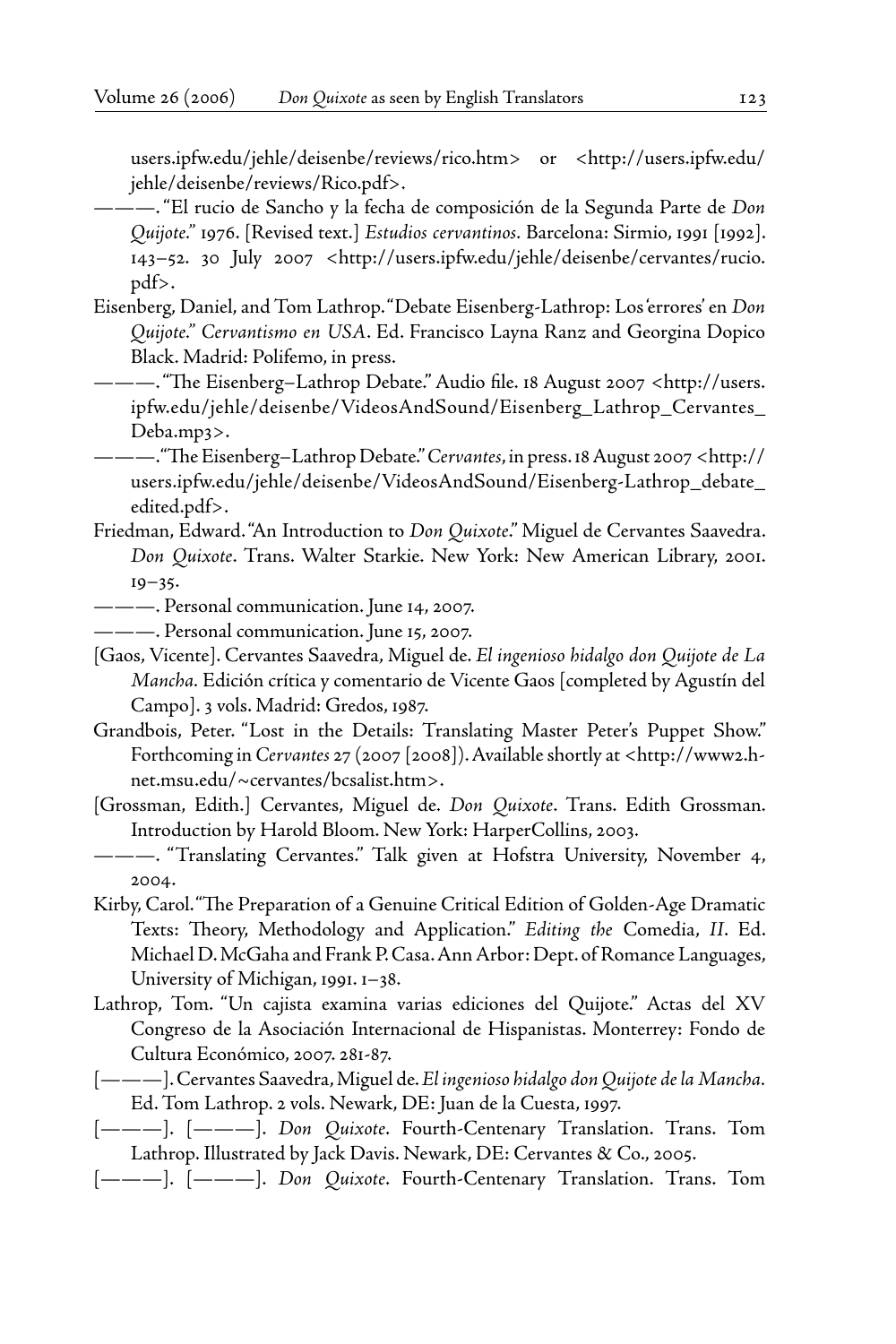Lathrop. Illustrated by Jack Davis. "2nd printing" [actually revised 2nd edition]. Newark, DE: Cervantes & Co., 2007.

- ———. "Contradictions in the *Quijote* Explained." *Jewish Culture and the Hispanic World*. Ed. Mishael M. Caspi and Samuel Armistead. Newark, DE: Juan de la Cuesta, 2000. 242–46.
- ———. "Contradictions or Typical Exaggerations? More on the Contradictions in *Don Quijote*." *"Corónente tus hazañas"*: *Studies in Honor of John Jay Allen.* Ed. Michael J. McGrath. Newark, DE: Juan de la Cuesta, 2005. 307–12.
- ———. "Edith Grossman's Translation of *Don Quixote*." *Cervantes* 26.1–2 (2006 [2007]), in press. Available shortly at <http://www2.h-net.msu.edu/~cervantes/ bcsalist.htm>.
- ———. "'In Laudem Dulcineæ del Doboso': More about Falsifications in *Don Quijote*." *BYU's Book of Papers from the Symposium*. Provo: Brigham Young University Press, 2006. 61-73.
- ———. "Introduction." Miguel de Cervantes Saavedra. *Don Quixote*. Trans. Tom Lathrop. Newark, DE: Juan de la Cuesta, 2005. vii–xxx.
- ———. "The Mysterious Missing Title of Chapter 43 of *Don Quixote*, Part I." *Cervantes y su mundo*, III. Ed. A. Robert Lauer and Kurt Reichenberger. Kassel: Edition Reichenberger, 2006. 275–82.
- ———. "¿Por qué Cervantes no incluyó el robo del rucio?" *Anales Cervantinos* 22  $(1984): 207 - 12.$
- McGrath, Michael J. "Tilting at Windmills: *Don Quixote* in English." *Cervantes* 26 (2006 [2008]): 7-38. Available shortly at <http://www2.h-net.msu.edu/~cervantes/ bcsalist.htm>.
- Montgomery, James H. "Was Thomas Shelton the Translator of the 'Second Part' (1620) of *Don Quixote*?" *Cervantes* 26 (2006 [2008]): 209-218
- [Montgomery, James H.] Cervantes Saavedra, Miguel de. *The Adventures and Misadventures of Don Quixote. An Up-to-Date Translation for Today's Readers, Translated and Carefully Compared with the 15 Principal English Translations (from 1612 to 2003) by* James H. Montgomery. N.p.: Ne Plus Ultra Publications, 2006. [According to the title page *verso*, copies may be ordered at <www.booksurge. com>.]
- ———. "Translating Cervantes." *Times Literary Supplement* 16 March 2007. 15.
- Ormsby, John. "Bibliography of *Don Quixote*." Miguel de Cervantes Saavedra. *The Ingenious Gentleman Don Quixote of la Mancha*. Transl. John Ormsby. 4 vols. London: Smith, Elder & Co., 1885. 4: 410–26.
- [———]. Miguel de Cervantes Saavedra. *The Ingenious Gentleman Don Quixote of la Mancha*. Transl. John Ormsby. 4 vols. London: Smith, Elder & Co., 1885. 12 July 2007 <http://www.csdl.tamu.edu/cervantes/english/ctxt/DonQ-JohnOrmsby/ DonQ-JohnOrmsby.html> or <http://www.gutenberg.org/etext/996> [without Ormsby's notes].
- ———. "Translator's Preface." Miguel de Cervantes Saavedra. *The Ingenious Gentleman*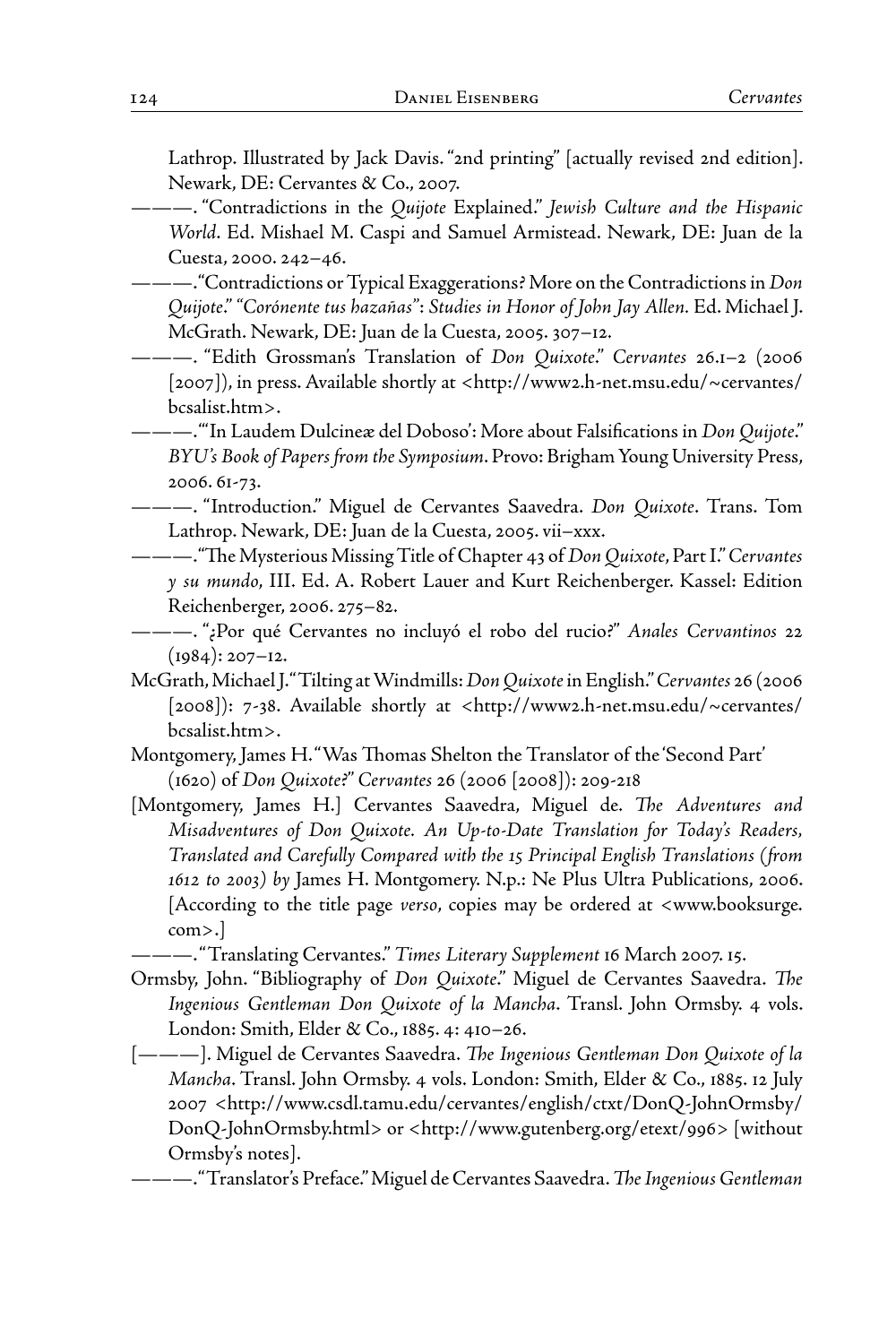*Don Quixote of la Mancha*. Transl. John Ormsby. 4 vols. London: Smith, Elder & Co., 1885. 1: 1–77. 12 July 2007 <http://www.csdl.tamu.edu/cervantes/english/ ctxt/DonQ-JohnOrmsby/DonQ-JohnOrmsby.html> or <http://gutenberg. com/eBooks/Adelaide/c/c41d/preface1.html> [both incomplete and without notes].

- [Ormsby-Douglas-Jones.] Cervantes, Miguel de. *Don Quixote*. *The Ormsby Translation, Revised. Backgrounds and Sources. Criticism.* Ed. Joseph R. Jones and Kenneth Douglas. New York: W. W. Norton, 1981.
- Parr, James. "To the Editor." *Cervantes* 13.2 (1993): 135–37. 30 June 2007 <http://www. hnet.org/~cervantes/csa/articf93/parr.htm>.
- [Putnam, Samuel.] Cervantes, Miguel de. *The Ingenious Gentleman Don Quixote de la Mancha*. A new translation from the Spanish text, with a Critical Text Based upon the First Editions of 1605 and 1615, and with Variant Readings, Variorum Notes, and an Introduction by Samuel Putnam. New York: Random House, n.d. [1949?].
- Raffel, Burton. "Translator's Introduction." Miguel de Cervantes. *The Ingenious Gentleman Don Quixote de la Mancha*. New York: Random House, n.d. [1949?]. vii–xxv.
- ———. *The Art of Translating Prose*. University Park: Penn State UP, 1994.
- [———.] Cervantes, Miguel de. *Don Quixote*. A New Translation. Backgrounds and Contexts. Criticism. Trans. Burton Raffel. Ed. Diana de Armas Wilson New York: W. W. Norton, 1999.
- [———]. Cervantes Saavedra, Miguel de. *The History of that Ingenious Gentleman Don Quijote de la Mancha.* Trans. Burton Raffel. Intro. by Diana de Armas Wilson. 1995. New York: W. W. Norton, 1996.
- ———. "To the Editor." *Cervantes* 14.1 (1994): 107–09. 23 March 2007 <http:// www.h-net.org/~cervantes/csa/artics94/raffel.htm>.
- ———. "Translating Cervantes: *Una vez más*." *Cervantes* 13.1 (1993): 5-30. 30 June 2007 <http://www.h-net.org/~cervantes/csa/artics93/raffel.htm>.
- Rak, Brian. Personal communication, December 11, 2007.
- [Rico, Francisco.] Cervantes, Miguel de. *Don Quijote de la Mancha*. Edición del Instituto Cervantes, dirigida por Francisco Rico, con la colaboración de Joaquín Forradellas. Segunda edición revisada. 2 vols. + CD. Barcelona: Crítica, 1998.
- [———]. [———]. [———]. Edición del Instituto Cervantes 1605–2005. Dirigida por Francisco Rico, con la colaboración de Joaquín Forradellas. 2 vols. + CD. Barcelona: Galaxia Gutenberg—Círculo de Lectores—Centro para la Edición de los Clásicos Españoles, 2004.
- ———. "Historia del texto." Miguel de Cervantes. *Don Quijote de la Mancha*. Edición del Instituto Cervantes, 1605–2005. Dirigida por Francisco Rico, con la colaboración de Joaquín Forradellas. 2 vols. + CD. Barcelona: Galaxia Gutenberg—Círculo de Lectores—Centro para la Edición de los Clásicos Españoles, 2004. 1: ccxxi– cclxxvi.